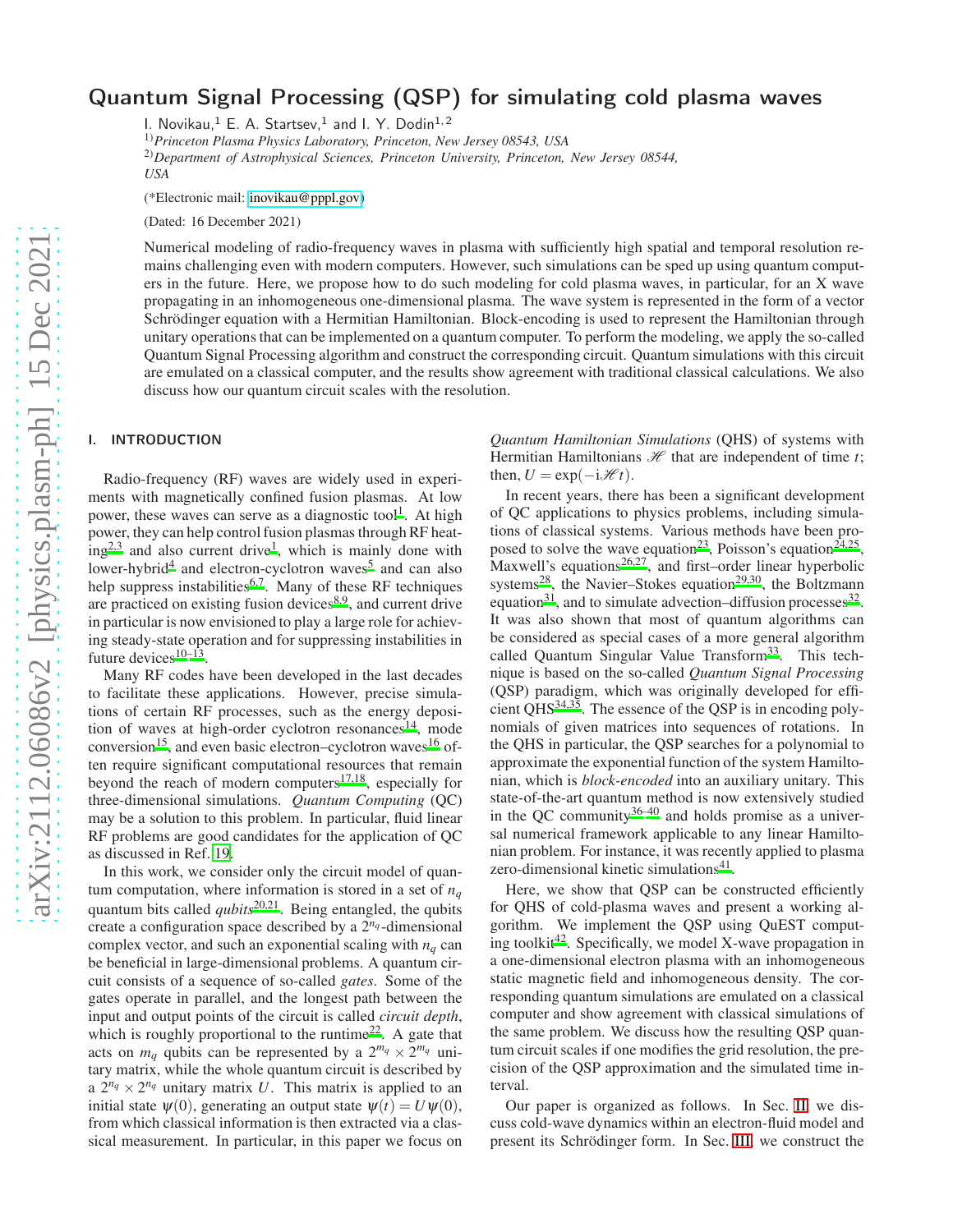corresponding one-dimensional model and derive the Hamiltonian that is used later in our QHS. It is also shown in Sec. [III](#page-1-1) how to encode the resulting plasma system into a quantum circuit and how to initialize the circuit. The QSP algorithm is explained in Sec. [IV,](#page-4-0) and the block-encoding of the wave Hamiltonian is constructed in Sec. [V.](#page-6-0) The comparison of the QSP to classical simulations and the scaling of the QSP circuit are presented in Sec. [VI.](#page-10-0) Finally, the advantages and challenges of applying QSP to classical plasma problems are discussed in Sec. [VII.](#page-12-0) A reader not familiar with the quantum computing is encouraged to read a brief introduction into the field presented in Appendix [A.](#page-13-0)

#### <span id="page-1-0"></span>II. COLD-PLASMA WAVES

We assume a cold fluid electron plasma with density  $n(r)$ immersed into a background magnetic field  $B_0(r)$ . Linear waves in such plasma can be described by the following equations:

<span id="page-1-2"></span>
$$
\partial_t \tilde{v} = -\tilde{v} \times B_0 - \tilde{E}, \qquad (1a)
$$

$$
\partial_t \tilde{E} = n\tilde{v} + \nabla \times \tilde{B}, \qquad (1b)
$$

$$
\partial_t \tilde{B} = -\nabla \times \tilde{E}, \qquad (1c)
$$

where  $\tilde{v}$  is the electron fluid velocity, and  $\tilde{E}$  and  $\tilde{B}$  are the wave electric and magnetic fields, respectively. Time is measured in units of plasma frequency  $\omega_{p,0} = \sqrt{4\pi n_0 e^2 m^{-1}}$ , where *e* is the absolute value of the electron charge, *m* is the electron mass, and  $n_0$  is the maximum value of  $n(r)$ . The velocity is normalized to the speed of light *c*, while the fields are normalized to  $c\sqrt{4\pi n_0 m}$ , and the space coordinate is normalized to  $\kappa_x = c\omega_{p,0}^{-1}$ .

As shown in Ref. [19](#page-15-13), one can also rewrite Eqs. [1](#page-1-2) in a form of a Schrödinger equation

<span id="page-1-3"></span>
$$
\frac{\partial |\psi\rangle}{\partial t} = -\mathrm{i}\mathscr{H}|\psi\rangle, \qquad (2)
$$

where  $|\psi\rangle = (\sqrt{n}\tilde{v}, \tilde{E}, \tilde{B})$ , and *H* serves as a timeindependent Hamiltonian, which is Hermitian if the system has suitable boundary conditions (periodic or Dirichlet). The corresponding dynamics is described by

$$
|\psi(t)\rangle = e^{-i\mathscr{H}t} |\psi(0)\rangle, \qquad (3)
$$

where  $\exp(-i\mathcal{H}t)$  is a unitary operator.

Equations [1](#page-1-2) satisfy the Poynting's theorem  $\partial_t \int W dV$  +  $\int \mathbf{N} \cdot d\mathbf{S} = 0$ , where  $W = n|\tilde{v}|^2 + |\tilde{E}|^2 + |\tilde{B}|^2$  is the system energy density, and  $N = \tilde{E} \times \tilde{B}$  is the Poynting vector. With appropriate boundary conditions (such as the Dirichlet boundary conditions), the integral over the surface  $S$  disappears so the total energy  $\int W dV$  is conserved.

The system [1](#page-1-2) supports several waves, which are often identified as the O and X waves<sup>[43](#page-15-34)</sup>. Below, we focus on propagation of the X wave perpendicular to  $B_0$ . This wave has elliptic field polarization in the  $(x, y)$  plane, where the *x*-axis goes along the gradients of the background field  $B_0$  and density  $n$ , and  $z$  is directed along  $B_0$ . It exhibits the so-called *upper-hybrid* (UH) resonance at frequency

$$
\omega_{\text{UH}} = \sqrt{B_0^2 + n} \tag{4}
$$

and the *L cutoff* at frequency

$$
\omega_{\rm L} = \frac{1}{2} \left( B_0 + \sqrt{B_0^2 + 4n} \right), \tag{5}
$$

where all units are normalized as specified above (we do not consider R cutoff here $43$ ).

## <span id="page-1-1"></span>III. ONE-DIMENSIONAL MODEL

## Field configuration

We reduce the equations [1](#page-1-2) to a one-dimensional system of size 2 $r_0$ . The corresponding space grid  $x \in \left[-r_0/\kappa_x, r_0/\kappa_x\right]$ has  $N<sub>x</sub>$  points. For convenience, we define also a space grid *s* via

$$
s = x / \max(x) \tag{6}
$$

to have  $s \in [-1,1]$ . Because we focus on X-wave propagation, it is enough for us to keep only  $\tilde{v}_x$ ,  $\tilde{v}_y$ ,  $\tilde{E}_x$ ,  $\tilde{E}_y$ , and  $\tilde{B}_z$ , and we impose the Dirichlet boundary conditions

$$
\tilde{E}_y(-r_0) = \tilde{E}_y(r_0) = 0,
$$
\n(7)

$$
\tilde{B}_z(-r_0) = \tilde{B}_z(r_0) = 0.
$$
\n(8)

To mimic the effect of the antenna that launches the wave, we introduce an auxiliary oscillator *Q* with initial amplitude  $Q_0$ . Coupled to the magnetic field  $\tilde{B}_z$ , the oscillator gradually transfers its energy to the X wave, while the energy of the whole system remains constant.

We seek to demonstrate wave tunneling through the L cutoff and localization of the wave energy at the UH resonance. Therefore, the case where the L cutoff and the UH resonance appear close enough to each other is considered. The *Clemmow-Mullaly-Allis* (CMA) diagram<sup>[43](#page-15-34)</sup> (Fig. [1a\)](#page-2-0) shows the corresponding wave trajectory in the parameter space  $(\omega_c, \omega_p)$ , where  $\omega_c = B_0$  is the electron frequency and  $\omega_p = \omega_c$  $\sqrt{n}$  is the plasma frequency. The X wave is excited by a source placed at the center of the system, where the background density (represented by the plasma frequency) and magnetic field (represented by the cyclotron frequency) are low. Therefore, its trajectory starts at the bottom left corner of the CMA diagram. The wave propagates in both directions. The horizontal black arrow corresponds to the wave propagation toward the *high-density cutoff–resonance pair* (HCR). The X wave is partly reflected at the cutoff, partly tunnels through the narrow forbidden zone (gray area) beyond the cutoff (blue line), and accumulates at the UH resonance (red line), where its wavenumber ends up growing indefinitely. This configuration is of a particular interest since it allows to model the wave behaviour at the resonance, where high resolution of the spatial and time grids is required.

This demonstration can be impeded by wave reflection from the right boundary. To suppress such reflection, supplemental background profiles (Fig. [1b\)](#page-2-1) are introduced, which ensures X-wave trapping inside an additional UH resonance.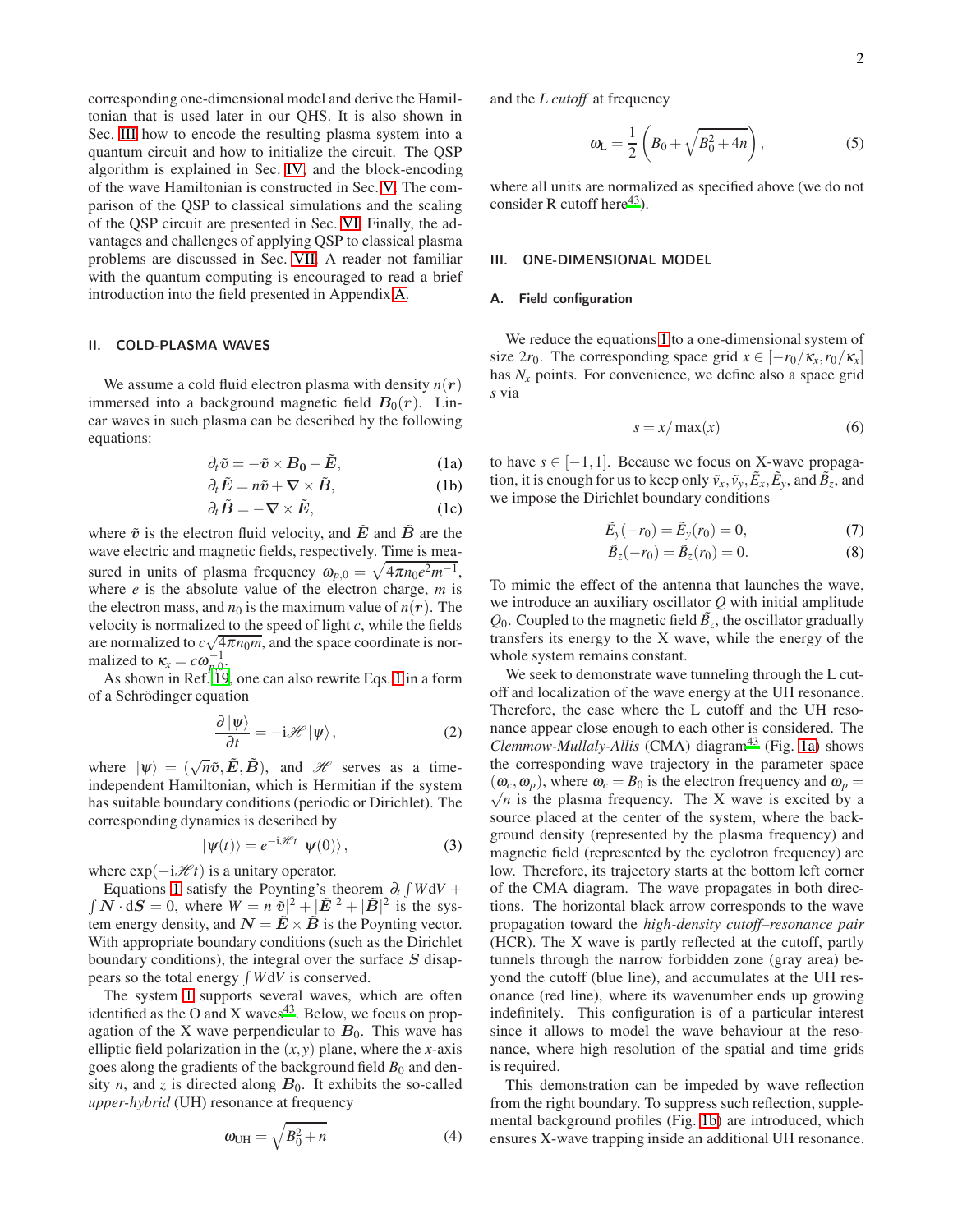<span id="page-2-0"></span>

FIG. 1: (a): CMA diagram showing  $\omega_L(x)$  (blue solid),  $\omega_{UH}(x)$  (red solid), and the X-wave frequency  $\omega_a$  (black dashed) in the parameter space  $(\omega_c^2/\omega_a^2, \omega_p^2/\omega_a^2)$ . Here, HCR is the high-density cutoff–resonance pair; LCR is the low-density cutoff–resonance pair; UHR is the single (without L cutoff) UH resonance. The gray area corresponds to the forbidden zone between the L cutoff and the UH resonance. The black arrows indicate the wave propagation from *s* = 0 to *s* < 0 (horizontal arrow) and from  $s = 0$  to  $s > 0$  (vertical arrow). (b): the corresponding background density  $n(x)$  (solid blue) and magnetic

field  $B_0(x)$  (red dashed). The peaks in  $B_0(x)$  and  $n(x)$  at  $s > 0$  are added ad hoc to reduce wave reflection from the right boundary. They guarantee the presence of the LCR pair and the UHR in (a). The parameters of the background profiles are specified in Sec. [VI.](#page-10-0) (c):  $\omega_L$  (solid blue),  $\omega_{UH}$  (dashed red), and  $\omega_a$  (dashed black).

More precisely, the additional profiles give rise to a *cutoff– resonance pair at low density* (LCR) and an *isolated UH resonance* (UHR) as shown on the CMA diagram (Fig. [1a\)](#page-2-0). Due to the low density, the LCR pair does not have a forbidden zone. This allows the X wave to traverse the pair without reflection and reach the UHR. Figure [1c](#page-2-2) indicates the position of the cutoff-resonance pairs in space.

Classical simulations of this system (Figs. [2a-](#page-3-0)[2b\)](#page-3-1) show that the wave behaves in the manner described above, as desired. Specifically, the left-propagating wave reaches the HCR pair (white dashed line), where a part of its energy is reflected from the L cutoff, while the tunneled energy becomes localized at the corresponding UH resonance of the HCR. The right-propagating wave propagates without reflection towards the UHR (red dashed line). By trapping the X wave, the UHR restrains the wave propagation towards the right boundary.

#### B. Rescaled variables

In terms of the rescaled velocity  $\xi = \tilde{v}\sqrt{n}$ , our 1-D model can be written explicitly as

<span id="page-2-4"></span><span id="page-2-3"></span>
$$
i\partial_t \xi_x(x,t) = -iB_0(x)\xi_y(x,t) - i\sqrt{n(x)}\tilde{E}_x(x,t), \quad (9a)
$$

$$
i\partial_t \xi_y(x,t) = iB_0(x)\xi_x(x,t) - i\sqrt{n(x)}\tilde{E}_y(x,t),\qquad(9b)
$$

$$
i\partial_t \tilde{E}_x(x,t) = i\sqrt{n(x)}\xi_x(x,t),\tag{9c}
$$

$$
i\partial_t \tilde{E}_y(x,t) = i\sqrt{n(x)}\xi_y(x,t) - i\partial_x \tilde{B}_z(x,t),
$$
 (9d)

$$
i\partial_t \tilde{B}_z(x \neq x_q, t) = -i\partial_x \tilde{E}_y(x \neq x_q, t),
$$
(9e)  

$$
i \partial_t \tilde{B}_z(x, t) = -i\partial_x \tilde{E}_y(x \neq x_q, t),
$$
(9f)

$$
i\partial_t \tilde{B}_z(x_q, t) = -i\partial_x \tilde{E}_y(x_q, t) - \beta Q(x_q, t),
$$
 (9f)

$$
i\partial_t Q(x_q, t) = -\omega_a Q(x_q, t) - \beta \tilde{B}_z(x_q, t), \qquad (9g)
$$

$$
Q(x_{q_1}, 0) = Q(x_{q_2}, 0) = Q_0,
$$
\n(9h)

<span id="page-2-2"></span><span id="page-2-1"></span>where the source  $Q$  with a constant frequency  $\omega_a$  is coupled to the magnetic field  $\tilde{B}_z$  using an ad hoc coupling coefficient  $β$ . The 1-D model can be rewritten in the Hamiltonian form (Eq. [2\)](#page-1-3) with

<span id="page-2-6"></span>
$$
\psi = (\xi_x, \xi_y, \tilde{E}_x, \tilde{E}_y, \tilde{B}_z, Q)^\mathsf{T}, \tag{10}
$$

where <sup>⊺</sup> denotes transposition. The energy density is represented now as

<span id="page-2-5"></span>
$$
W_{\text{tot}} = \psi \psi^{\dagger} = W_{\nu} + W_{eb} + W_q, \qquad (11a)
$$

$$
W_{\nu} = |\xi_x|^2 + |\xi_y|^2, \tag{11b}
$$

$$
W_{eb} = |\tilde{E}_x|^2 + |\tilde{E}_y|^2 + |\tilde{B}_z|^2, \tag{11c}
$$

$$
W_q = |Q|^2. \tag{11d}
$$

## C. Discretization

The *x*-axis is represented by  $N_x = 2^{n_x}$  points with a step *h* (Fig. [3\)](#page-3-2). Equations [9](#page-2-3) are discretized in space using the central differencing scheme. The boundary conditions for the velocity are

$$
i\partial \xi_{y,0} = iB_{0,0}\xi_{x,0},\tag{12a}
$$

$$
i\partial \xi_{y,N_x-1} = iB_{0,N_x-1}\xi_{x,N_x-1}, \qquad (12b)
$$

for the wave electric field they are

$$
i\partial_t \tilde{E}_{y,0} = 0,\t\t(13a)
$$

$$
i\partial_t \tilde{E}_{y,1} = i\sqrt{n_1} \xi_{y,1} - \frac{i}{2h} \tilde{B}_{z,2},
$$
 (13b)

$$
i\partial_t \tilde{E}_{y,N_x-2} = i\sqrt{n_{N_x-2}}\xi_{y,N_x-2} + \frac{i}{2h}\tilde{B}_{z,N_x-3},\qquad(13c)
$$

$$
i\partial_t \tilde{E}_{y,N_x-1} = 0, \tag{13d}
$$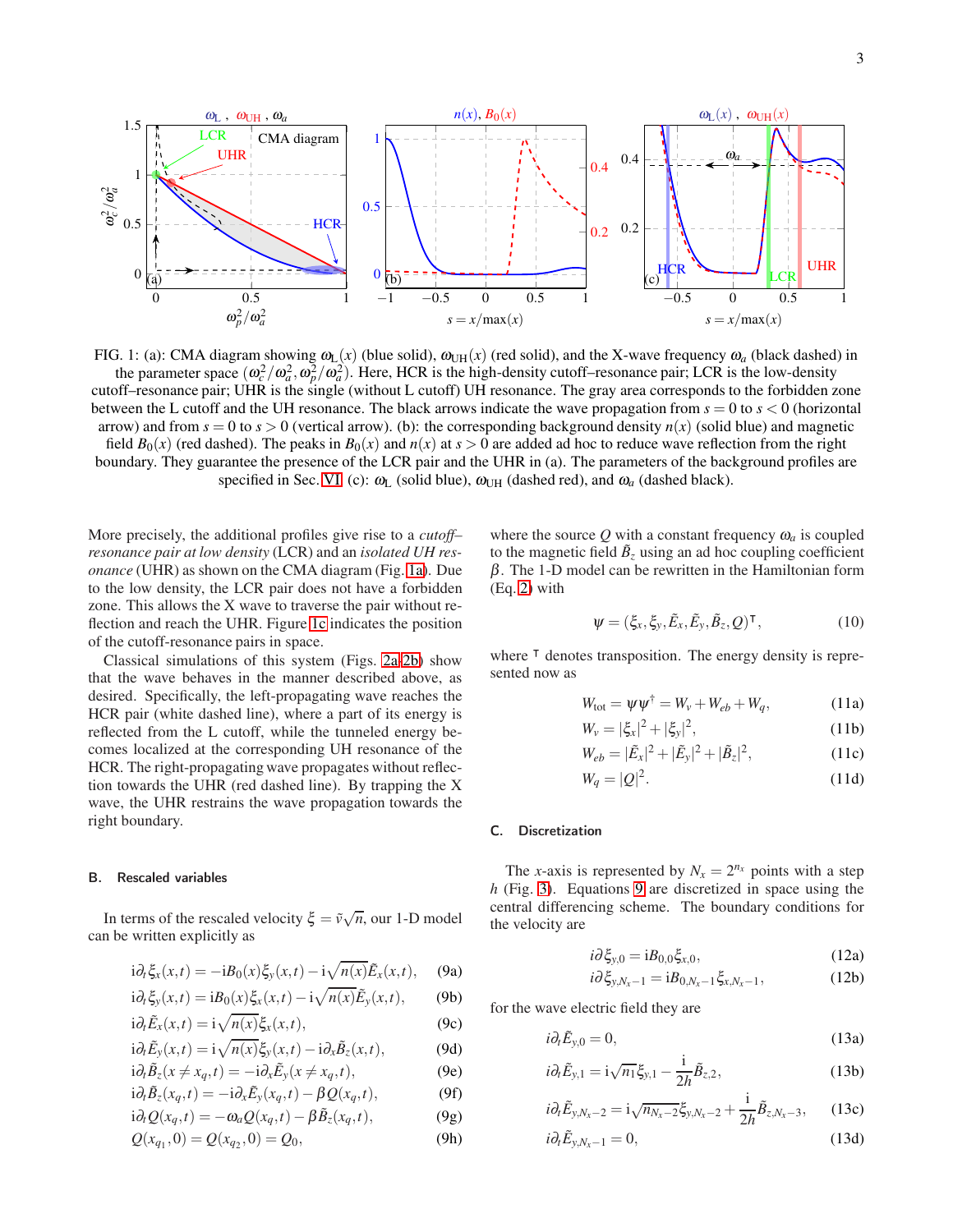<span id="page-3-1"></span><span id="page-3-0"></span>

FIG. 2: Classical simulation: dynamics of kinetic energy *W<sup>v</sup>* (a) and magnetic energy  $W_b$  (b) in space and time. The input parameters are described in Sec. [VI.](#page-10-0) The white line indicates the HCR pair; the red line indicates the UHR; the green line indicates the LCR pair (Fig. [1a\)](#page-2-0). The left-propagating wave reaches the HCR pair, partially reflects from it and partially tunnels to the UH resonance. The right-propagating wave is trapped within the UHR, and only a small part of its energy reaches the right boundary.

and for the magnetic field they are

$$
i\partial_t \tilde{B}_{z,0} = 0, \qquad (14a)
$$

$$
i\partial_t \tilde{B}_{z,1} = -\frac{i}{2h} \tilde{E}_{y,2},\qquad(14b)
$$

$$
i\partial_t \tilde{B}_{z,N_x-2} = \frac{i}{2h} \tilde{E}_{y,N_x-3},
$$
\n(14c)

$$
i\partial_t \tilde{B}_{z,N_x-1} = 0. \tag{14d}
$$

<span id="page-3-2"></span>
$$
\begin{array}{ccccccccc}\n0 & 1 & j_{q1} & j_{q2} & N_x - 2 & N_x - 1 \\
\hline\n-r_0/\kappa_x & x_{q_1} & x_{q_2} & - & - & r_0/\kappa_x\n\end{array}
$$

FIG. 3: One-dimensional space grid  $x \in [-r_0/\kappa_x, r_0/\kappa_x]$ has  $N_x$  points numerated by index *j*, starting with  $j = 0$ . The source Q is placed at points  $x_{q_1}$  and  $x_{q_2}$  that correspond to the indices  $j_{q_1}$  and  $j_{q_2}$ .

Since the source *Q* interacts with the wave magnetic field only at the center of the system (Eqs. [9f-9g,](#page-2-4) Fig. [3\)](#page-3-2), it does not enter the boundary conditions. The corresponding Hamiltonian can be expressed as

<span id="page-3-3"></span>
$$
\mathcal{H} = \begin{pmatrix}\n0 & -iB_0 & -i\sqrt{n} & 0 & 0 & 0 \\
iB_0 & 0 & 0 & -i\sqrt{n}\varepsilon & 0 & 0 \\
i\sqrt{n} & 0 & 0 & 0 & 0 & 0 \\
0 & i\sqrt{n}\varepsilon & 0 & 0 & M_h & 0 \\
0 & 0 & 0 & M_h & 0 & M_\beta \\
0 & 0 & 0 & 0 & M_\beta & M_{\omega_a}\n\end{pmatrix}.
$$
\n(15)

Here,  $\varepsilon = diag(0, 1, \ldots, 1, 0)$ ,  $M_h$  is the matrix representation of the operator  $\delta_x$ :

$$
M_h = \begin{pmatrix} 0 & 0 & 0 & 0 & \dots \\ 0 & 0 & -\frac{i}{2h} & 0 & \dots \\ 0 & \frac{i}{2h} & 0 & -\frac{i}{2h} & \dots \\ \dots & \dots & \dots & \dots & \dots \\ \dots & \frac{i}{2h} & 0 & -\frac{i}{2h} & 0 \\ \dots & 0 & \frac{i}{2h} & 0 & 0 \\ \dots & 0 & 0 & 0 & 0 \end{pmatrix} .
$$
 (16)

The matrix  $M_\beta$  describes the source-wave coupling

$$
M_{\beta} = \begin{pmatrix} \dots & \dots & \dots & \dots & \dots \\ \dots & 0 & 0 & 0 & 0 & \dots \\ \dots & 0 & -\beta & 0 & 0 & \dots \\ \dots & 0 & 0 & -\beta & 0 & \dots \\ \dots & 0 & 0 & 0 & 0 & \dots \\ \dots & \dots & \dots & \dots & \dots & \dots \end{pmatrix}, \quad (17)
$$

while  $M_{\omega_a}$  encodes the source frequency:

$$
M_{\omega_a} = \begin{pmatrix} \dots & \dots & \dots & \dots & \dots \\ \dots & 0 & 0 & 0 & 0 & \dots \\ \dots & 0 & -\omega_a & 0 & 0 & \dots \\ \dots & 0 & 0 & -\omega_a & 0 & \dots \\ \dots & 0 & 0 & 0 & 0 & \dots \\ \dots & \dots & \dots & \dots & \dots & \dots \end{pmatrix} . \tag{18}
$$

Here,  $B_0$  is a diagonal  $N_x \times N_x$  matrix with values of the background magnetic field on the diagonal. The matrix that encodes  $\sqrt{n(x)}$  has the same form. The coefficients  $\beta$  and  $\omega_a$ are placed at the diagonal elements  $(j_{q_1}, j_{q_1})$  and  $(j_{q_2}, j_{q_2})$  of the matrices  $M_{\beta}$  and  $M_{\omega_a}$ . Finally, the values i/2*h* are shifted by +1 and −1 with respect to the diagonal of the matrix *Mh*.

## D. Quantum encoding of plasma signals

To encode our discretized system into a quantum circuit, we map  $\psi$  on two registers:  $|d\rangle$  and  $|j\rangle$ . The register  $|j\rangle$  has  $n_x = \log_2 N_x$  qubits and stores the space dependence of every variable. That is,  $|j\rangle$  contains the binary representation of the spatial-point indices in the *x*-grid. The register  $|d\rangle$  encodes the variable index:

<span id="page-3-4"></span>
$$
d = 0 \longleftrightarrow \xi_x, \tag{19a}
$$

$$
d = 1 \longleftrightarrow \xi_y,\tag{19b}
$$

$$
d = 2 \longleftrightarrow \tilde{E}_x \tag{19c}
$$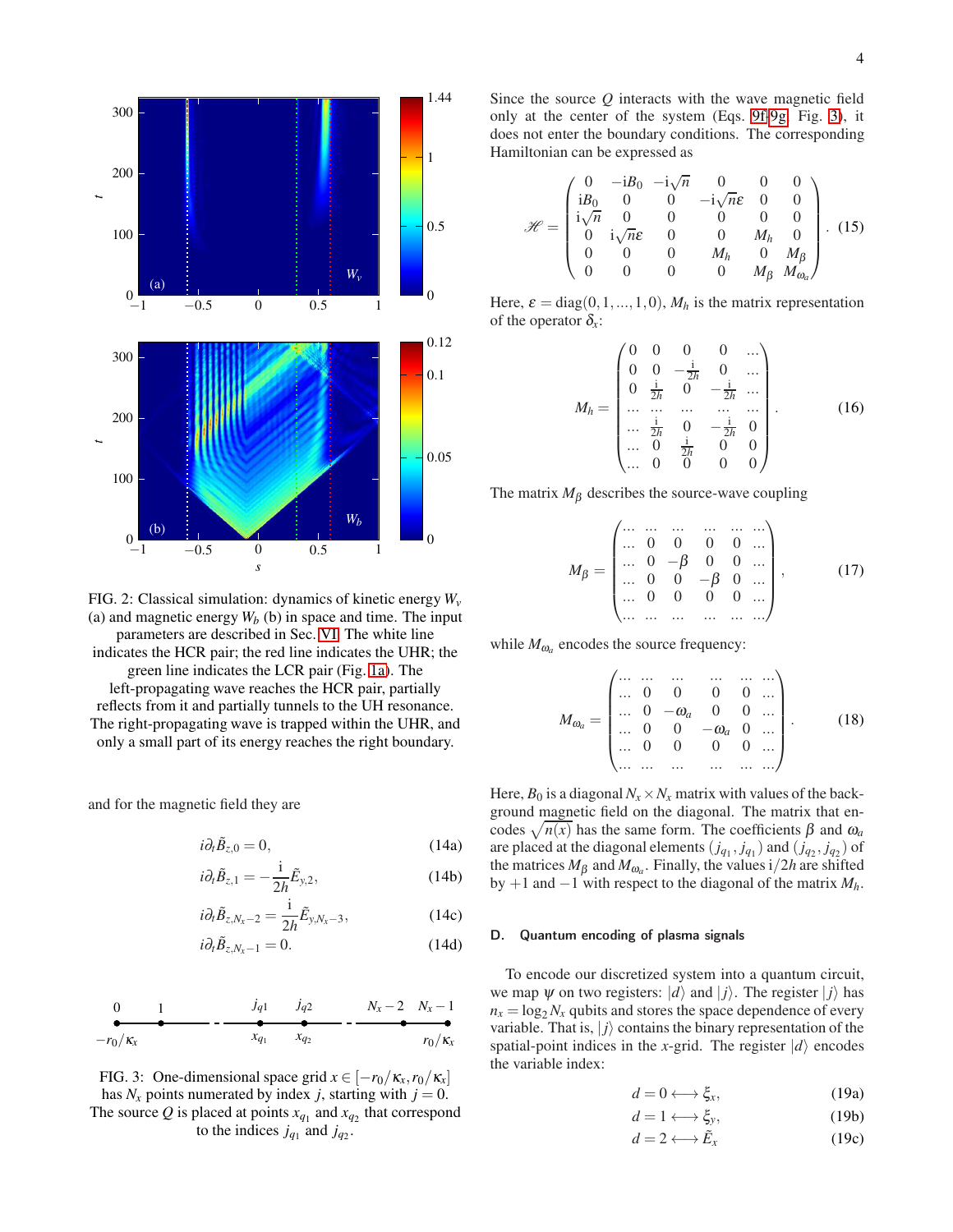<span id="page-4-1"></span>

FIG. 4: An example of the quantum-state initialization in a system with  $n_x = 4$ , where the source Q, which is stored in  $|5\rangle_d \equiv |101\rangle_d$ , is placed at *x* points with  $j_q = 10$  and 11.

etc. Since we have six independent fields in  $\psi$ , the register  $|d\rangle$  must have at least three qubits. Then,

<span id="page-4-5"></span>
$$
\Psi = A_{d,j} |d\rangle |j\rangle \equiv A_{d,j} |d_2 d_1 d_0\rangle_d |j_{n_x-1}...j_2 j_1 j_0\rangle_j, \quad (20)
$$

where  $d_k$  and  $j_k$  take values of 0 or 1;  $A_{d,j}$  stores the amplitude of the variable with the index  $d$  at  $x_j$ . For instance, the value of  $\tilde{B}_z(x = x_5)$  is stored in  $A_{d=4, j=5}$ , which is the amplitude of the quantum state  $|100\rangle_d |0...0101\rangle_j$ . We assume that the rightmost qubit is the least-significant one (which is responsible for the parity), which is the bottom qubit in the quantum circuit. At the same time, once qubits are represented by a classical column vector, the amplitude of the least-significant qubit is stored in the first two top elements of the column vector as shown in Eq. [A2.](#page-13-1)

#### E. Initialization

The source *Q* is initialized at two spatial points with indices  $j_q$  and  $(j_q + 1)$  such that  $j_q$  is even and close to  $N_x/2$ , i.e., at the center of the system. There, the plasma density is low, so the X-wave wavenumber is  $k_x = \omega_a/c$ . To guarantee the state normalization  $\langle \psi | \psi \rangle = 1.0$ , we set  $Q_0 = 1/\sqrt{2}$ (Eq. [9h\)](#page-2-4). To prepare this initial state, one sets  $|0\rangle_j$  and  $|5\rangle_d$ . Then, a Hadamard gate (Eq. [A9\)](#page-14-3) is placed at the leastsignificant qubit of the register  $|j\rangle$ . Apart from that, every qubit that must have a value 1 according to the bit representation of the integer  $j_q$ , is inverted by a Pauli *X* gate (Eq. [A7\)](#page-14-4). An example of the initialization circuit for  $n<sub>x</sub> = 4$  is shown in Fig. [4.](#page-4-1) The proper initialization is confirmed by the comparison of the source time evolution from classical and QC modeling shown in Figs. [16a](#page-11-0) and [16c.](#page-11-1) If one wants to initialize a source with various amplitudes at different spatial points, one can use one or several rotation gates  $R<sub>v</sub>$  (Eq. [34\)](#page-6-1) instead of the Hadamard gate. The number of gates in the initialization circuit is proportional to *nx*.

## <span id="page-4-0"></span>IV. QUANTUM SIGNAL PROCESSING FRAMEWORK

## A. QSP basics

Quantum Signal Processing  $(QSP)^{34,35,44}$  $(QSP)^{34,35,44}$  $(QSP)^{34,35,44}$  $(QSP)^{34,35,44}$  $(QSP)^{34,35,44}$  is an algorithm for constructing a polynomial *f*(*A*) of a given matrix *A*. In

<span id="page-4-4"></span>

FIG. 5: General QSP circuit (Eq. [22\)](#page-4-2). The subcircuit for each  $\Phi_i(\phi_{2i+1}, \phi_{2i})$  is shown in Fig. [6.](#page-5-0) The rotation gate  $R_z$ is defined in Eq. [23.](#page-4-3) The ancillae  $|a\rangle, |q\rangle, |b\rangle$  are initialized

in the zero state, while the register  $|s\rangle$  stores the initial conditions. The Hadamard gates *H* prepare the necessary superposition state  $|+\rangle$  (Eq. [A9\)](#page-14-3) for the ancillae  $|q\rangle$  and  $|b\rangle$ . If all ancillae are output in the zero state, then the register |*s*) contains the QSP approximation of  $exp(-i\mathcal{H}t)|\psi(0)\rangle$ <sub>s</sub> for the given *t* and error  $\varepsilon_{\text{qsp}}$ .

the case of Hamiltonian simulations, QSP is used for approximating the propagator with a given absolute error, as  $f(\mathcal{H}) \approx \exp(-i\mathcal{H}t) + \mathcal{O}(\varepsilon_{\text{qsp}})$ , and encodes the polynomial into a quantum circuit as

$$
U_{\rm qsp} = \begin{pmatrix} f(\mathcal{H}) & \cdot \\ \cdot & \cdot \end{pmatrix} . \tag{21}
$$

Here, the unitary matrix  $U_{\text{qsp}}$  depends on  $(2N_{\phi} + 1)$  real parameters φ*<sup>j</sup>* , henceforth called *phases*, and is represented by a set of rotations<sup>[34](#page-15-28)[,37](#page-15-36)</sup> (Fig. [5\)](#page-4-4):

<span id="page-4-2"></span>
$$
U_{\rm qsp} = R_{z,b}(\phi_{2N_{\phi}}) \Phi_{N_{\phi}-1}(\phi_{2N_{\phi}-1}, \phi_{2N_{\phi}-2}) \dots \Phi_{0}(\phi_{1}, \phi_{0}).
$$
\n(22)

Unlike in graphical representations of quantum circuits, the rightmost operator  $\Phi_0$  is applied first, and the leftmost operator  $R_{z,b}$  is applied last. The latter is the Pauli rotation gate:

<span id="page-4-3"></span>
$$
R_z(\phi) = \begin{pmatrix} \exp(-i\phi/2) & 0\\ 0 & \exp(i\phi/2) \end{pmatrix},
$$
 (23)

which acts on the ancilla qubit  $|b\rangle$ . The operator  $\Phi_i(\phi_{2i+1}, \phi_{2i})$  is described in Fig. [6.](#page-5-0) It consists of alternating rotation gates  $R_z$  (Eq. [23\)](#page-4-3) and an operator *W* (Eq. [31\)](#page-5-1), which encodes the Hamiltonian (Sec. IVC). The copies of *W* create higher powers of  $H$ , which are used to construct the polynomial  $f(\mathcal{H})$ , while the rotations  $R_z$  generate the appropriate coefficients in  $f(\mathcal{H})^{34,35}$  $f(\mathcal{H})^{34,35}$  $f(\mathcal{H})^{34,35}$  $f(\mathcal{H})^{34,35}$ .

An initial state  $\psi(0)$  is stored in the input register  $|s\rangle$  (in our case, the combination of registers  $|d\rangle$  and  $|j\rangle$ ), and the ancillae  $|b\rangle$ ,  $|q\rangle$  and  $|a\rangle$  are initialized in the zero state. Then, QHS is implemented via application of the unitary*U*qsp to the system state vector. Because the propagator is encoded as the upper-left block of  $U_{\text{qsp}}$ , the desired state  $\exp(-i\mathcal{H}t)\psi(0)$  is yielded as the output in the register  $|s\rangle$  when all the ancillae are measured in the zero state.

The phases are chosen depending on the simulation time and error tolerance  $\varepsilon_{\text{qsp}}$ , and are calculated on a classical computer using known algorithms. The corresponding details can be found in Refs. [37](#page-15-36)[–39.](#page-15-37) The codes for the calculation of the phases are presented in Refs. [45](#page-16-0) and [46.](#page-16-1) In our work, we use the code described in Ref. [37](#page-15-36) and presented in Ref. [45](#page-16-0).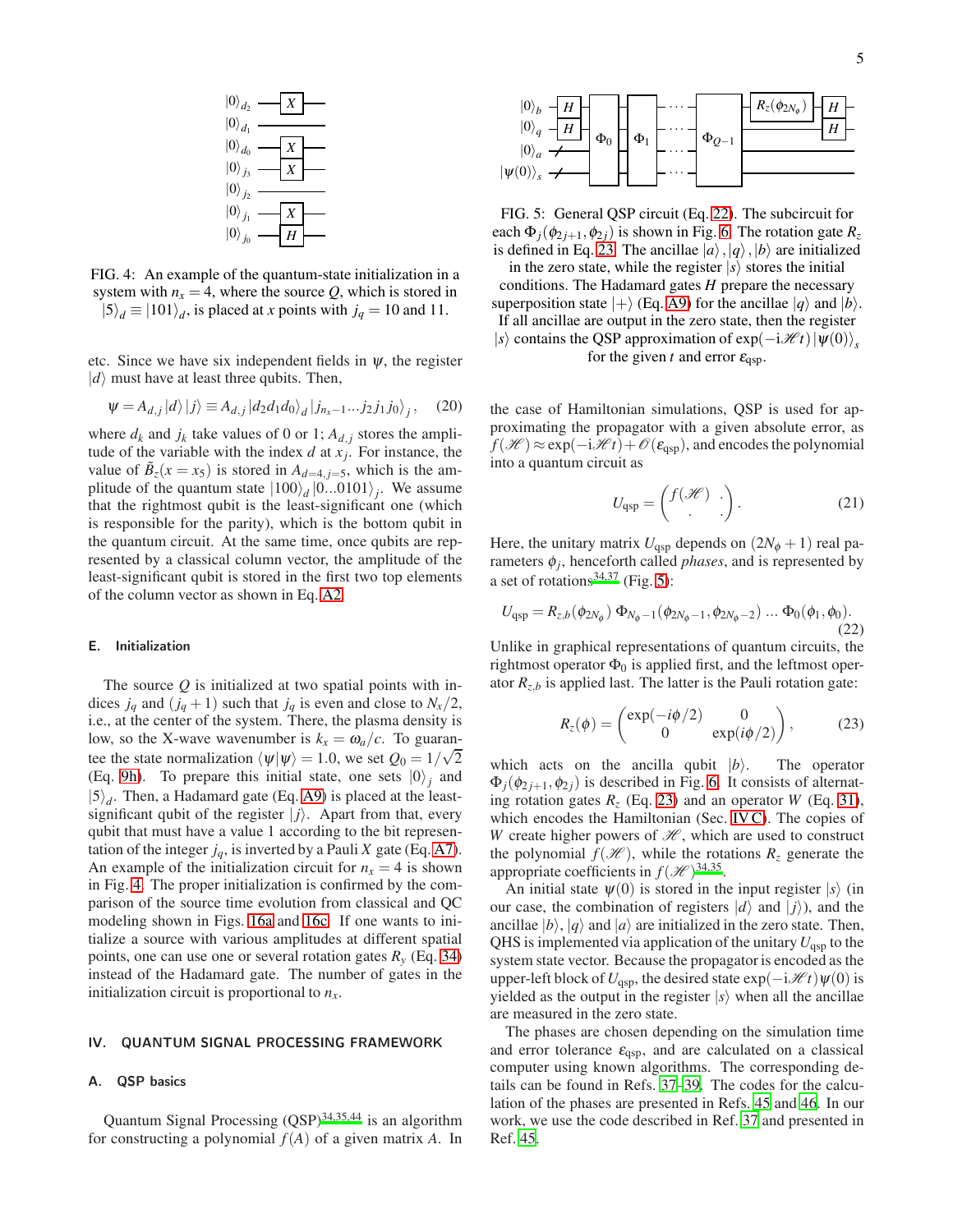<span id="page-5-0"></span>

FIG. 6: Quantum circuit of each operator  $\Phi_j(\phi_{2j+1}, \phi_{2j})$  that enters Eq. [22.](#page-4-2)

<span id="page-5-7"></span>

FIG. 7: Quantum circuit of the operator *W* (Eq. [31\)](#page-5-1). The controlled unitary  $U_H$  (Eq. [24\)](#page-5-3) and its complex-conjugate  $U_H^{\dagger}$  form the extended operator  $U_H'$  (Eq. [30\)](#page-5-4). The left Pauli *X* gate implements the operator *S* (Eq. [29\)](#page-5-5). The subcircuit within the blue box implements the reflector  $U_R$  (Eq. [32\)](#page-5-6).

## B. Block-encoding

The operator *W* (Fig. [7\)](#page-5-7) contains some oracle  $U_H$ , which is the mapping of the Hamiltonian  $\mathcal H$  on a unitary matrix. In this work, circuit representation of any function or mapping is called oracle. Generally, Hamiltonian is a non-unitary matrix, it cannot be directly described by a quantum circuit, which can contain only unitary gates. Therefore, to operate with  $\mathcal{H}$  in the QSP circuit, one has to encode  $\mathcal{H}$  within a unitary matrix. The corresponding mapping  $\mathcal{H} \to U_H$  is called block-encoding. This transformation can be done by extending Hilbert space such that the matrix  $\mathcal H$  becomes a sub-block of the unitary  $U_H$ :

<span id="page-5-3"></span>
$$
U_H = \begin{pmatrix} \frac{\mathcal{H}}{\zeta M} \\ . \end{pmatrix} \tag{24}
$$

where the original matrix  $\mathcal{H}$  must be normalized to its norm

$$
M \equiv ||\mathcal{H}||_{\text{max}} = \max_{i} \sum_{j} \sqrt{|\mathcal{H}_{ij}|^2},
$$
 (25)

and to its sparsity  $\zeta$  (a maximum number of nonzero elements in every row and column). The extension of the space is achieved by using the ancilla register  $|a\rangle$ . The blockencoding as shown in Eq. [24](#page-5-3) indicates that the normalized Hamiltonian can be extracted from  $U_H$  when the ancillae have zero input and output states:

<span id="page-5-8"></span>
$$
\langle k|_{s} \langle 0|_{a} U_{H} |0\rangle_{a} |j\rangle_{s} = \frac{\mathcal{H}_{jk}}{\varsigma M}.
$$
 (26)

Here, the row index *j* is encoded as an input in the register  $|s\rangle$ , and the column index *k* is an output in the same register after the block-encoding operation. Efficiency of the QSP technique is usually estimated in a number of queries to the oracle  $U_H$ . The block-encoding of our wave Hamiltonian (Eq. [15\)](#page-3-3) is discussed in Section [V.](#page-6-0)

## <span id="page-5-2"></span>C. Qubitization

The purpose of the QSP is to build the desired polynomial  $f(\mathcal{H})$ . Because  $U_H$  is linear in  $\mathcal{H}$ , multiple applications of  $U_H$  are required, where the block-encoding matrix acts as:

$$
U_H |0\rangle_a |\lambda\rangle_s = \lambda |0\rangle_a |\lambda\rangle_s + \sqrt{1-\lambda^2} |\perp\rangle_{a,s}.
$$
 (27)

Here,  $\lambda$ ,  $|\lambda\rangle$  are the eigenvalue and eigenvector of  $\mathcal{H}$ , respectively; the state  $|{\perp}\rangle_{a,s}$  is created by the undefined part of *U<sup>H</sup>* marked with dots in Eq. [24.](#page-5-3) To build higher powers of  $\mathcal{H}$ , we need to stay within the space spanned by  $(|0\rangle_a |\lambda\rangle_s, U_H |0\rangle_a |\lambda\rangle_s)$ . The problem is that in general, this space is not invariant under the action of  $U_H$ . Every next application of *U<sup>H</sup>* adds additional perpendicular vectors that are different from the original  $|\perp\rangle_{a,s}$ . To overcome this issue, one can decompose (qubitize) $35$  the entire Hilbert space into two-dimensional orthogonal subspaces,  $\bigoplus_{\lambda} \mathscr{P}_{\lambda}$ , where each subspace  $\mathcal{P}_{\lambda}$  corresponds to a particular  $|\lambda\rangle$  of  $\mathcal{H}$ . After that, one replaces  $U_H$  by a new operator *W* that performs rotation in each of these disjoint subspaces. As a result, the operator *W* block-encodes  $H$  and by acting in an invariant space  $\mathscr{P}_{\lambda} = (|0\rangle_a |\lambda\rangle_s, W |0\rangle_a |\lambda\rangle_s)$  for each  $|\lambda\rangle$  can produce necessary moments of  $\mathcal H$  to construct the polynomial  $f(\mathscr{H})$ .

According to Lemma 10 from Ref. [35](#page-15-29), *W* can always be constructed using the following procedure. First of all, one extends again Hilbert space with an ancilla  $|q\rangle$  initialized in the superposition state  $|+\rangle$  (Eq. [A9\)](#page-14-3):

$$
|0\rangle_a \to |+\rangle_q |0\rangle_a. \tag{28}
$$

Then, one applies an *X* gate (Eq. [A7\)](#page-14-4) to the ancilla  $|q\rangle$ :

<span id="page-5-5"></span>
$$
S = X_q \otimes I_{a,s} \tag{29}
$$

and uses two copies of controlled *UH*:

<span id="page-5-4"></span>
$$
U_H' = |0\rangle_q \langle 0|_q \otimes U_H + |1\rangle_q \langle 1|_q \otimes U_H^{\dagger}, \tag{30}
$$

Combining the above operators, one constructs

<span id="page-5-1"></span>
$$
W = (U_R \otimes I_s) SU_H', \tag{31}
$$

where the so-called reflector *UR*:

<span id="page-5-6"></span>
$$
U_R = 2 \left| + \right\rangle_q \left| 0 \right\rangle_a \left\langle 0 \right|_a \left\langle + \right|_q - I_{q,a} \tag{32}
$$

keeps unchanged the zero-ancilla state and inverts the sign of the perpendicular state. Here,  $I<sub>y</sub>$  is the unit operator that acts on an ancilla  $|y\rangle$ . The corresponding circuit is shown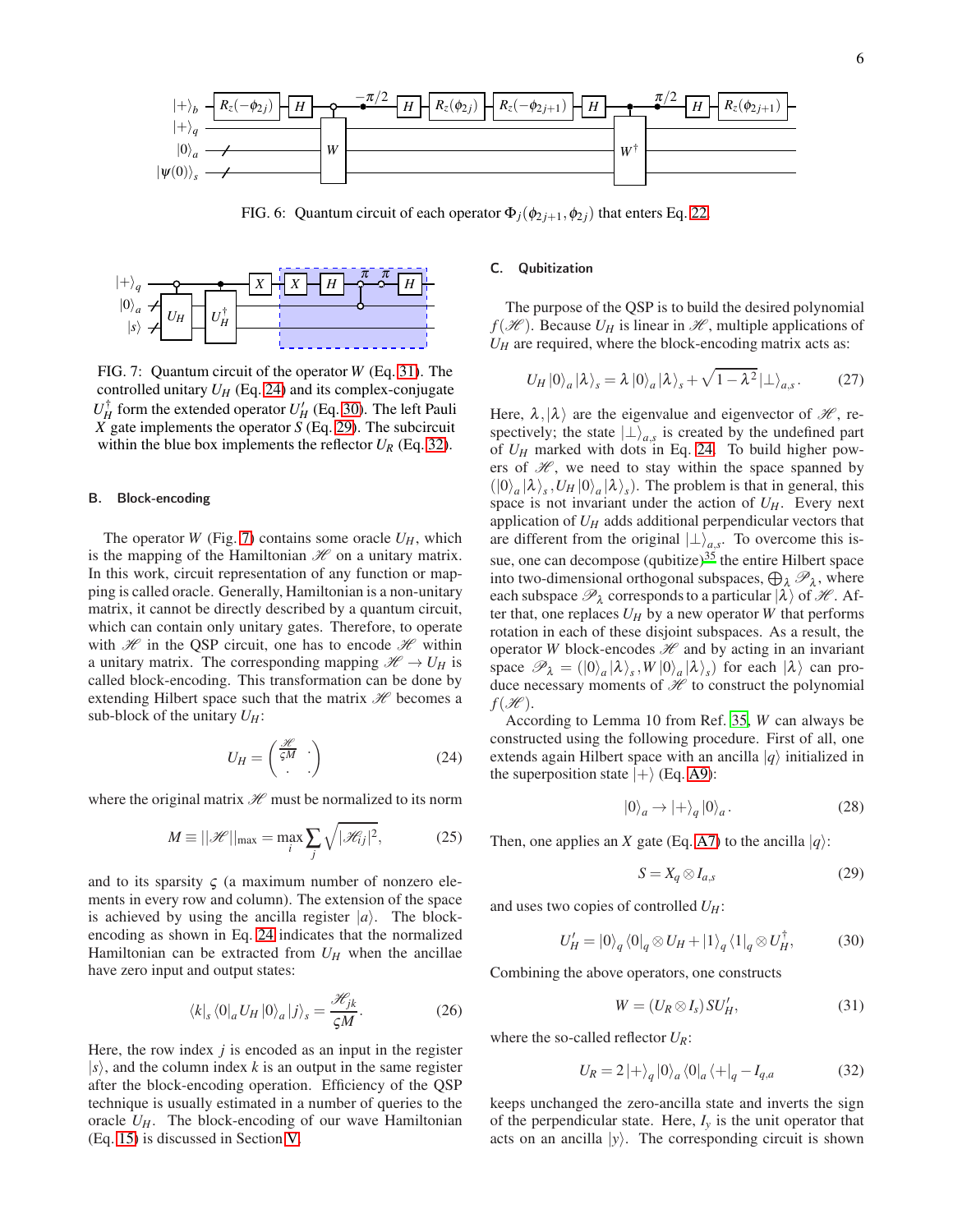<span id="page-6-3"></span>

FIG. 8: General circuit of the oracle  $O_F$ . Its components are shown in Fig. [9.](#page-6-2) According to Table [I,](#page-7-0) the block  $\tilde{E}_x$  does not modify ancillae  $|a_j\rangle |a_d\rangle$ .

in Fig. [7.](#page-5-7) As it is proven in Lemma 8 and Lemma 10 from Ref. [35](#page-15-29), the above construction guarantees that the matrix form of the operator *W* is represented by the following direct sum:

$$
W = \bigoplus_{\lambda} \left( \frac{\lambda}{\sqrt{1 - \lambda^2}} - \frac{\sqrt{1 - \lambda^2}}{\lambda} \right), \tag{33}
$$

which ensures the invariance of each subspace  $\mathscr{P}_{\lambda}$  under the action of *W*.

## <span id="page-6-0"></span>V. BLOCK-ENCODING OF THE WAVE HAMILTONIAN

#### A. General algorithm

To encode the wave Hamiltonian (Eq. [15\)](#page-3-3), we apply the state-preparation technique<sup>[35](#page-15-29)</sup>. The standard procedure is described in Appendix [B.](#page-14-5) In this algorithm, one finds positions of all nonzero elements within  $\mathcal H$  and then encodes values of these elements into the amplitudes of quantum states. First of all, for each row of  $\mathcal H$  one stores the column indices of nonzero matrix elements in an ancilla register. Being an integer, each index is encoded as a quantum state represented by a bit-string of qubits. After that, knowing the column and row indices, one finds the values of the corresponding nonzero elements. The values are encoded in the amplitudes of the quantum states. Since any element of the rescaled Hamiltonian  $\mathcal{H}/(\zeta M)$  (Eq. [24\)](#page-5-3) is less than (or equal to) unity by the absolute value, it can be represented as  $cos(\theta/2)$ of a certain angle  $\theta$ . The cosine can be generated by the rotation gate  $R_\nu(\theta)$ :

<span id="page-6-1"></span>
$$
R_{y}(\theta) = \begin{pmatrix} \cos(\theta/2) & -\sin(\theta/2) \\ \sin(\theta/2) & \cos(\theta/2) \end{pmatrix}
$$
 (34)

acting on the zero state:

<span id="page-6-4"></span>
$$
R_{y}(\theta)|0\rangle = \cos(\theta/2)|0\rangle + \sin(\theta/2)|1\rangle. \tag{35}
$$

# B. Normalization

To normalize the wave Hamiltonian (Eq. [15\)](#page-3-3), we adopt:

$$
\mathcal{H}_{\rm qsp} = \beta_H \mathcal{H}, \quad t_{\rm qsp} = t/\beta_H, \quad \beta_H = \frac{1}{d_H^2 M}, \quad (36)
$$

<span id="page-6-2"></span>

FIG. 9: Sub-blocks of the *O<sup>F</sup>* quantum circuit shown in Fig. [8.](#page-6-3) The circuits are constructed following the Table [I.](#page-7-0) The control block  $j<sub>O</sub>$  is illustrated in Fig. [10.](#page-7-1) The control nodes in the register  $|d\rangle$  encode the variable label, while the register  $|j\rangle$  encodes the spatial coordinate.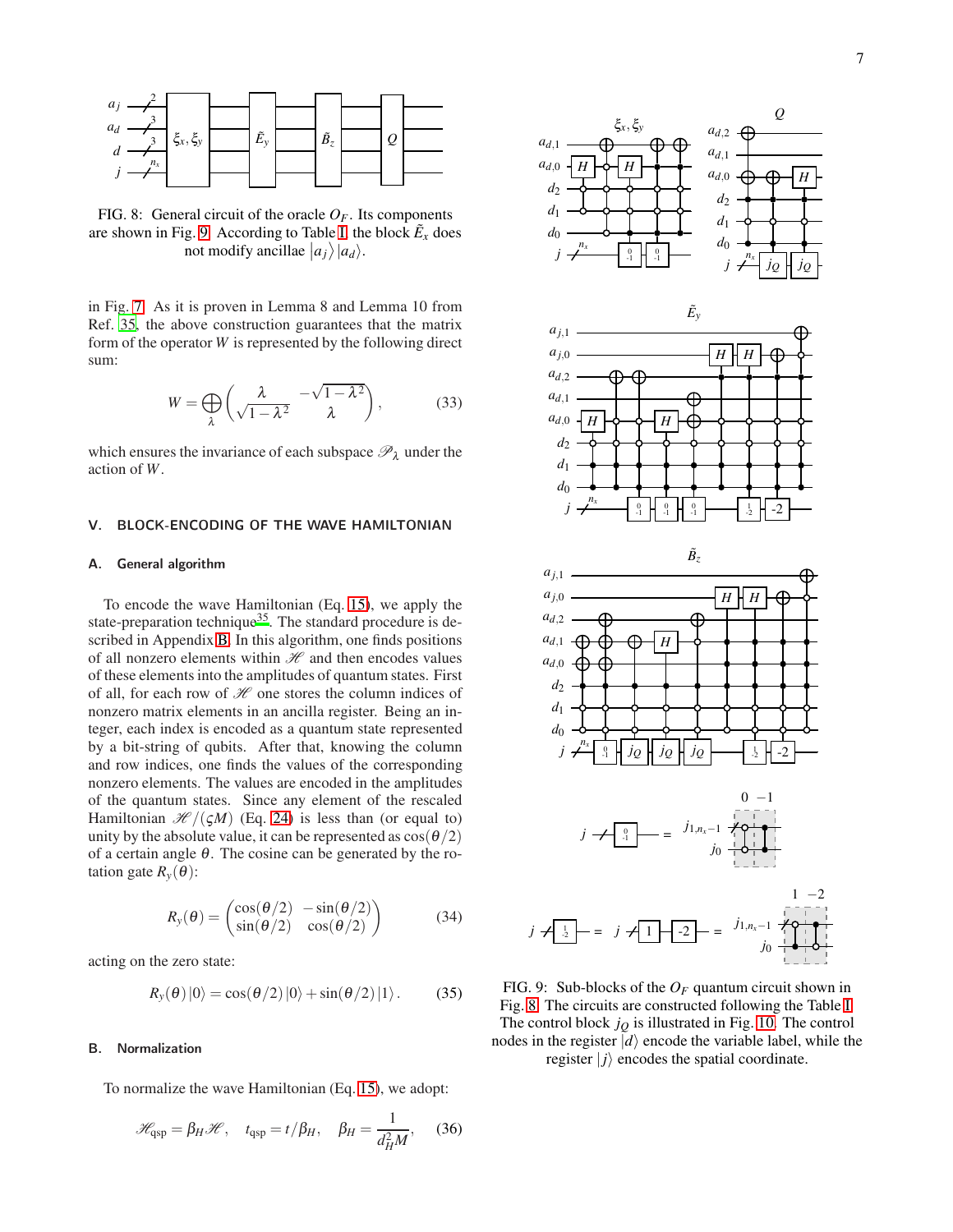<span id="page-7-0"></span>TABLE I: Action of the oracle  $O_F$ . An input variable is encoded into the register  $|d\rangle$ , and its space dependence is taken from the register  $|j\rangle$ . The operator  $O_F$  returns the registers  $|a_j\rangle |a_d\rangle$  in the indicated output states, while the states of the registers  $|d\rangle|j\rangle$  remain unchanged.

| Variable            | Input <sup>a</sup>                                                    | Output                                                                                                  |
|---------------------|-----------------------------------------------------------------------|---------------------------------------------------------------------------------------------------------|
| $\xi_x$             | $\ket{000}_d\ket{j}_i$                                                | $\ket{00}_{a_j}\ket{001}_{a_d} + \ket{00}_{a_j}\ket{010}_{a_d}$                                         |
| $\xi_{y}$           | $\left  001 \right\rangle_d \left  0; N_x - 1 \right\rangle_i$        | $\ket{00}_{a_i}\ket{000}_{a_d}$                                                                         |
|                     | $ 001\rangle_{d}$ $ [1, N_{x} - 2]\rangle_{i}$                        | $\ket{00}_{a_i}\ket{000}_{a_d}+\ket{00}_{a_i}\ket{011}_{a_d}$                                           |
| $\overline{E_x}$    | $ 010\rangle_d  j\rangle_i$                                           | $\ket{00}_{a_i}\ket{000}_{a_d}$                                                                         |
|                     | $\overline{ 011\rangle_d} 0;N_x-1\rangle_i$                           | $\ket{00}_{a_i}\ket{011}_{a_d}$                                                                         |
| $\tilde{E}_{\rm v}$ | $ 011\rangle_d 1\rangle_i$                                            | $ 00\rangle_{a_j} 001\rangle_{a_d}+ 10\rangle_{a_j} 100\rangle_{a_d}$                                   |
|                     | $ 011\rangle_{d} [2,N_{x}-3]\rangle_{i}$                              | $\ket{00}_{a_j}\ket{001}_{a_d}+\ket{01}_{a_j}\ket{100}_{a_d}+\ket{10}_{a_j}\ket{100}_{a_d}$             |
|                     | $ 011\rangle_d  N_x - 2\rangle_i$                                     | $\ket{00}_{a_i}\ket{001}_{a_d}+\ket{01}_{a_i}\ket{100}_{a_d}$                                           |
| $\tilde{B}_z$       | $\left  \overline{100}\right\rangle_d \left  0;N_x-1 \right\rangle_i$ | $\ket{00}_{a_i}\ket{100}_{a_d}$                                                                         |
|                     | $ 100\rangle_d  1\rangle_i$                                           | $ 10\rangle_{a_i} 011\rangle_{a_d}$                                                                     |
|                     | $ 100\rangle_d   [2, N_x - 3] \neq j_Q \rangle_i$                     | $\ket{01}_{a_j}\ket{011}_{a_d} + \ket{10}_{a_j}\ket{011}_{a_d}$                                         |
|                     | $\ket{100}_d\ket{j_Q}_i$                                              | $ 01\rangle_{a_j} 011\rangle_{a_d}+ 10\rangle_{a_j} 011\rangle_{a_d}+ 00\rangle_{a_j} 101\rangle_{a_d}$ |
|                     | $ 100\rangle_d  N_x - 2\rangle_i$                                     | $ 01\rangle_{a_i} 011\rangle_{a_d}$                                                                     |
| $\mathcal{Q}$       | $ 101\rangle_d  j \neq j_Q\rangle_i$                                  | $\overline{ 00\rangle}_{a_i}  101\rangle_{a_d}$                                                         |
|                     | $ 101\rangle_d  j_Q\rangle_i$                                         | $ 00\rangle_{a_i} 100\rangle_{a_d}+ 00\rangle_{a_i} 101\rangle_{a_d}$                                   |

<span id="page-7-2"></span> $a |0; N_x - 1\rangle_j$  denotes  $|0\rangle_j$  or  $|N_x - 1\rangle_j$  states;  $|[1, N_x - 2]\rangle_j$  denotes all states from  $|1\rangle_j$  up to  $|N_x - 2\rangle_j$ ;  $|j_Q\rangle_j$  corresponds to the spatial position of the source *Q*.

<span id="page-7-3"></span>TABLE II: Action of the oracle  $O_{\sqrt{H}}$ . The operator is controlled by the indicated input registers. For various bit arrays encoded in these registers, it returns the indicated output amplitudes on the ancilla  $a_1$  (or  $a_2$ ) as explained in Eq. [35.](#page-6-4)

| Input                                        | Output amplitude           |
|----------------------------------------------|----------------------------|
| $\overline{\ket{001}}_{a_d}\ket{000}_d$      | $\sqrt{\beta_H B_0}$       |
| $\ket{000}_{a_d}\ket{001}_d$                 |                            |
| $\left 010\right>_{a_d}\left 000\right>_{d}$ |                            |
| $ 011\rangle_{a_d} 001\rangle_d$             | $\sqrt{\beta_H n_0^{1/2}}$ |
| $\ket{000}_{a_d}\ket{010}_d$                 |                            |
| $ 001\rangle_{a_d} 011\rangle_d$             |                            |
| $\ket{01}_{a_i}$                             | $\sqrt{\beta_H/(2h)}$      |
| $ 10\rangle_{a_i}$                           |                            |
| $\overline{ 101\rangle}_{a_d}  100\rangle_d$ |                            |
| $\ket{100}_{a_d}\ket{101}_d$                 | $/ \beta_H \beta$          |
| $ 101\rangle_{a_d}\, 101\rangle_d$           | $\beta_H \omega_a$         |
|                                              |                            |

or more explicitly

<span id="page-7-5"></span>
$$
\beta_H = \frac{1}{d_H^2 \sqrt{\omega_{\text{UH,max}}^2 + \frac{1}{2h^2} + \beta^2 + \omega_a^2}}.
$$
(37)

Here,  $\mathcal{H}_{\text{qsp}}$  is the rescaled Hamiltonian,  $t_{\text{qsp}}$  is the time  $\sqrt{B_{0,\text{max}}^2 + n_{\text{max}}}$ , and  $n_{\text{max}}$  and  $B_{0,\text{max}}$  are the maximum valinterval to be simulated by the QSP circuit,  $\omega_{UH, max}$  = ues of the background density and magnetic field, respectively. In our case,  $d_H^2 = 4$ , which is close to the sparsity  $\zeta = 3$  of our wave Hamiltonian (Eq. [15\)](#page-3-3), as it should be according to Eq. [24.](#page-5-3) By sparsity, we mean the number of nonzero elements in a matrix row maximized over the row

<span id="page-7-4"></span>TABLE III: Action of the oracle  $O_{S,a_1}$ . For a given indicated state, the operator outputs the corresponding coefficient that is multiplied by the value returned by the oracle  $O_{\sqrt{H},a_1}$ .

| Input                                          | Output multiplier |
|------------------------------------------------|-------------------|
| $\overline{ 000\rangle}_{a_d}$ $ 001\rangle_d$ |                   |
| $\ket{000}_{a_d}\ket{010}_{d}$                 | $\mathbf{1}$      |
| $\ket{001}_{a_d}\ket{011}_d$                   |                   |
| $ 01\rangle_{a_i}$                             |                   |
| $\ket{001}_{a_d}\ket{000}_d$                   |                   |
| $\ket{010}_{a_d}\ket{000}_d$                   | $-1$              |
| $ 011\rangle_{a_d} 001\rangle_d$               |                   |
| $\ket{10}_{a_i}$                               |                   |
| $\ket{101}_{a_d}\ket{100}_d$                   |                   |
| $\ket{100}_{a_d}\ket{101}_d$                   | -1                |
| $ 101\rangle_{a_d}^{a_d} 101\rangle_{d}^{a}$   |                   |

<span id="page-7-1"></span>
$$
j \neq \frac{j_3}{j_2} = \frac{j_2}{j_1} = \frac{j_2}{j_0}
$$

FIG. 10: Circuit of the control block  $j_Q$  in a system with  $n_x = 4$ , where the source *Q* is placed at spatial points with indices  $j_{q,1} = 8$  and  $j_{q,2} = 9$ .

index. If  $\zeta > 1$ , then during the block-encoding one needs to encode positions of several nonzero elements knowing only a single row index. This means that a superposition of several quantum states (where the column indices of the nonzero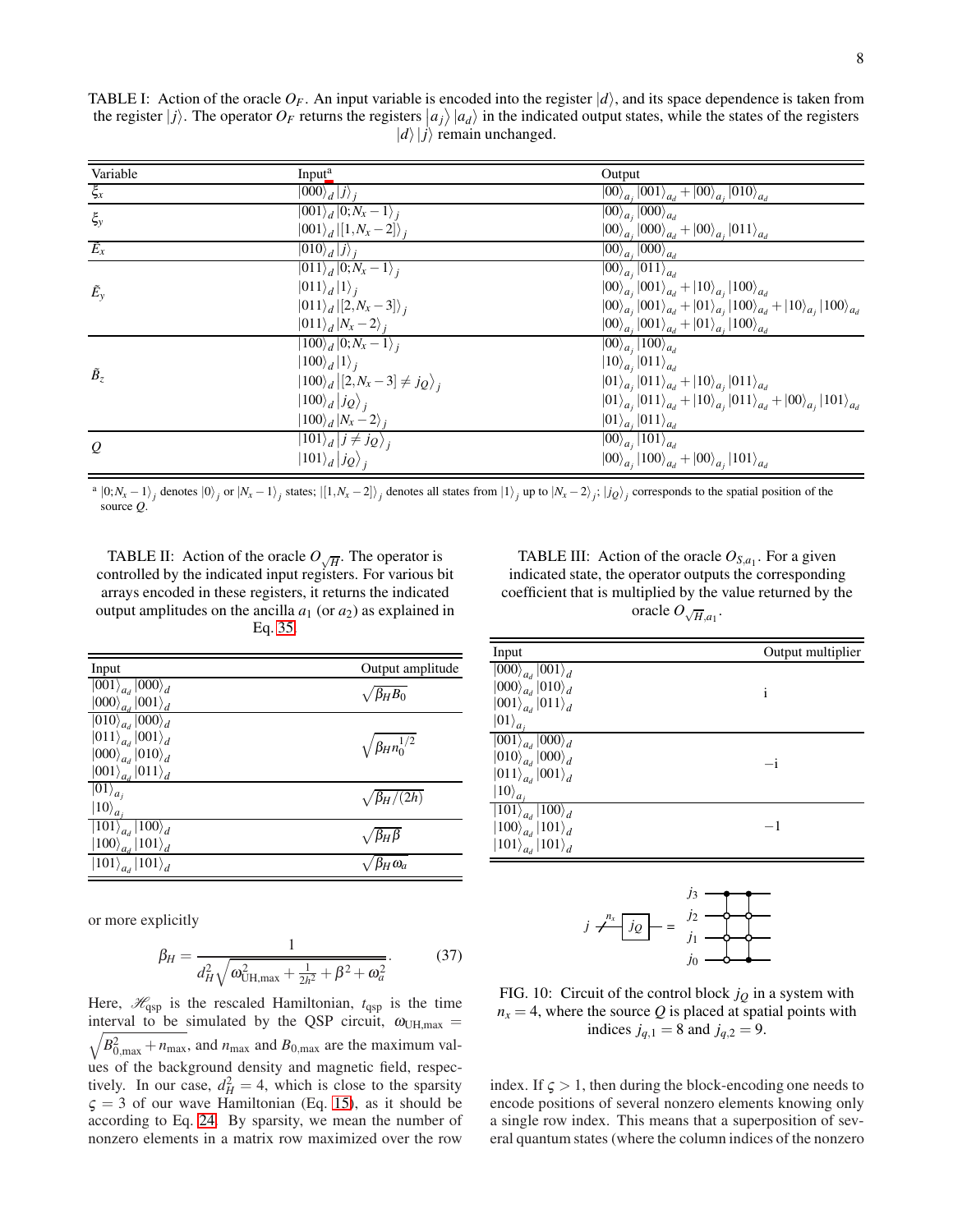<span id="page-8-1"></span>

FIG. 11: Quantum circuit of the oracle  $O_{\sqrt{H},a_1}$ . Every box *j* indicates the conditional dependence on the register  $|j\rangle$ . Here, the conditional-rotation gate  $R(B)$  is used to obtain the profile  $\sqrt{\beta_H B_{0,j}}$ ;  $R(n)$  encodes the profile  $\sqrt{\beta_H n_j^{1/2}}$  $j^{1/2}$ ;  $R(g)$  encodes a constant  $\sqrt{\beta_H/(2h)}$  with different superpositions for bulk and boundary *x*-points. In our model, the conditional-rotation gates are represented by multi-qubit matrices. The circuit is built according to Table [II.](#page-7-3)

<span id="page-8-2"></span>

<span id="page-8-3"></span>FIG. 12: Quantum circuit of the oracle  $O_{S,a_1}$ . The circuit is constructed according to Table [III.](#page-7-4) Each colored box multiplies the amplitude stored in  $|a_1\rangle$  by the factor specified in the figure (i, -i, -1). The rotation gate  $R_z$  acts as shown in Eq. [23.](#page-4-3)



FIG. 13: Quantum circuit of the oracle *OM*. The subtractor *S* and the adder *A* are shown in Fig. [14.](#page-8-0) The oracle converts the relative positions stored in the register  $|a_j\rangle$  into the corresponding absolute positions and stores them in the register  $|j\rangle$ . Then, the circuit swaps (Fig. [19\)](#page-14-6) the registers  $|d\rangle$  and  $|a_d\rangle$ .

elements are encoded) has to be created from a single input state (where the row index is encoded). This can be done by applying the Hadamard gate (Eq. [A8\)](#page-14-3), and one needs at least  $n_H = 2$  Hadamard gates to produce the superposition of  $\zeta = 3$  states. However, the amplitude of each state in the resulting superposition has an additional multiplier  $1/2^{n_H/2}$ . Then, according to Eq. [35](#page-6-4) and [42,](#page-9-0) we encode the square root

<span id="page-8-0"></span>

FIG. 14: Quantum circuits of the adder and of the subtractor by 1 for the case with four qubits.

of the absolute value of the matrix element *v* as

$$
\sqrt{\frac{|v|}{d_H^2 M}} = \frac{1}{2^{n_H/2}} \cos(\theta/2),
$$
\n(38)

where  $\cos(\theta/2) = \sqrt{|v|/M} \le 1$ , and therefore,  $d_H = 2^{n_H/2}$ . Note that larger  $t_{\text{qsp}}$  requires calculation of a higher number of QSP phases, which can be challenging. Instead of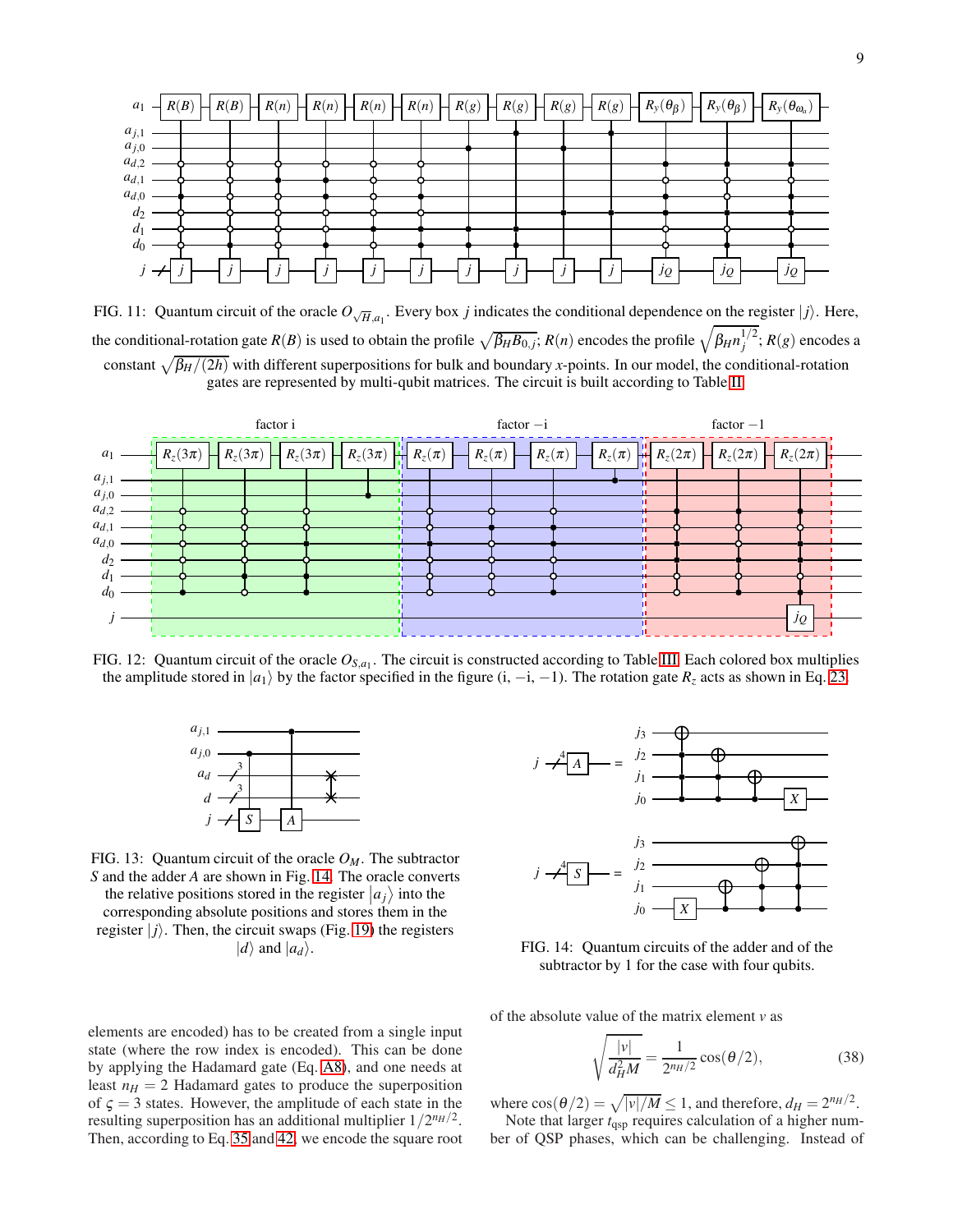doing that, we represent the QSP circuit with  $n_t$  sequential copies of a shorter circuit constructed for the time interval  $t_{\text{qsp}}/n_t$ . In this case, performing simulations on a digital emulator, one can also analyse intermediate quantum states.

### C. Ancilla registers

To implement the state-preparation method (Appendix [B\)](#page-14-5), we introduce several ancilla registers (Fig. [8\)](#page-6-3) to store positions of matrix nonzero elements. The register  $|a_d\rangle$  is responsible for the location of sub-blocks such as  $M_h$  or  $M_\beta$  in Eq. [15.](#page-3-3) Given a variable index  $|d\rangle$  (Eq. [20\)](#page-4-5), the register  $|a_d\rangle$ stores the absolute column indices of all sub-blocks that contain nonzero elements. The maximum number of sub-blocks in a row (including zero sub-blocks) coincides with the number of variables in our plasma system. Thus, the size of  $|a_d\rangle$ is the same as that of the register  $|d\rangle$ .

Then, we describe the location of nonzero elements within each sub-block. The ancilla register  $|a_j\rangle$  is introduced for the summary  $\Gamma$  degrees the total number of excillent this this purpose. To decrease the total number of ancillae, this register stores not an absolute column index but the relative position of a nonzero element with respect to the sub-block diagonal:

$$
|00\rangle_{a_j} \to i_c = i_r,\tag{39}
$$

$$
|01\rangle_{a_j} \to i_c = i_r - 1,\tag{40}
$$

$$
|10\rangle_{a_j} \to i_c = i_r + 1,\tag{41}
$$

where  $i_r$  is the row index, which is the index of a given point on *x*-grid of a variable. The row index is stored in the register  $|j\rangle$  (Eq. [20\)](#page-4-5). The integer  $i_c$  is the column index of the nonzero value within the sub-block  $|a_d\rangle$ . For instance,  $|00\rangle_a$ means that a nonzero element lies on the local diagonal of the sub-block. One should note that the size of the register  $|a_j\rangle$ does not depend on  $N_x$ , which is not the case in the standard technique (Appendix [B\)](#page-14-5). This feature allows us to increase  $N<sub>x</sub>$  without increasing the number of ancillae. The size of  $a_j$  increases, however, with the discretization order and it may also depend on the boundary conditions.

Finally, two more single-qubit ancilla registers  $|a_1\rangle$  and  $|a_2\rangle$  are introduced. The rotation gates  $R_y(\theta)$  act on these qubits to store the nonzero elements of the Hamiltonian (Eq. [35\)](#page-6-4). A thinner space grid has a smaller difference between neighboring Hamiltonian elements, and as a result, requires that the rotation angle  $\theta$  be calculated with a higher precision.

#### D. Block-encoding operator

Now, when we have introduced all necessary ancillae and know how they store the structure of  $\mathcal{H}$ , we can represent the block-encoding as a product of several operators:

<span id="page-9-0"></span>
$$
U_H = O_F^{\dagger} O_{\sqrt{H}, a_2}^{\dagger} O_M O_{S, a_1} O_{\sqrt{H}, a_1} O_F, \qquad (42)
$$

where every operator is responsible for a particular part of the block-encoding procedure. The oracle  $O_F$  (Table [I,](#page-7-0) Figs. [8-](#page-6-3)[9](#page-6-2) and Fig. [10\)](#page-7-1) defines the location of nonzero elements for a given variable index stored in  $|d\rangle$  and for a local row index saved in  $|j\rangle$ . This oracle writes the column indices of sub-blocks with nonzero elements into the register  $|a_d\rangle$  and local relative positions of these nonzero elements into the register  $|a_j\rangle$ . To construct the quantum circuit of the oracle  $O_F$ , we consider it as a sequence of sub-circuits for different variables (Fig. [8\)](#page-6-3). Every sub-circuit corresponds to one block from Table [I.](#page-7-0) If one assumes that multicontrolled gates are physically realizable, then the depth of the  $O_F$  circuit does not change with the system size  $N_x$ . However, whether it will be possible to efficiently connect nonneighboring qubits in future quantum computers is yet to be seen.

According to Eq. [15,](#page-3-3) several rows of the Hamiltonian have only zero elements. In this case, to simplify the construction of the oracle  $O_F$ , we output the column index equal to the row index, as one can see, for instance, for the input  $|101\rangle_d | j \neq j_Q\rangle_j$  (in the block *Q*) in Table [I.](#page-7-0) The presence of these diagonal elements does not affect the action of the oracles  $O_{\sqrt{H}}$  and  $O_S$ .

The oracle  $O_{\sqrt{H}}$  (Table [II,](#page-7-3) Fig. [11\)](#page-8-1) reads the row and column indices and provides the square root of the absolute value of the corresponding nonzero element. It acts on the ancilla  $|a_1\rangle$  or ancilla  $|a_2\rangle$ . The oracle  $O_{S,a_1}$  (Table [III,](#page-7-4) Fig. [12\)](#page-8-2) describes whether an element is imaginary or real, as well as whether it is positive or negative.

To create the  $O_{\sqrt{H}}$  quantum circuit, we use gates that perform rotations  $R_y(\theta_i)$  conditioned on the register *j*. Every combination of qubits in  $|j\rangle$  corresponds to a particular angle  $\theta_i$  expressing the space dependence of a given field on *x*. For instance, to obtain the profile of the background magnetic field, one can use angles  $\theta_j = 2 \arccos \sqrt{\beta_H B_{0,j}}$ . For convenience, we denote the corresponding conditional gate as  $R(B)$  in our quantum circuit (Fig. [11\)](#page-8-1).

The conditional-rotation gates must be expressed via arithmetic functions with a set of additional qubits to store the angles  $\theta_j$ . In our work, every conditional gate is coded as a multi-qubit gate with inner sub-blocks as in Eq. [34](#page-6-1) on the main diagonal. Every sub-block corresponds to one  $\theta_i$  for a particular *j*. The circuit depth of  $O_{\sqrt{H}}$  may strongly depend on how efficient the implementation of the conditional gates is for given profiles and how they depend on the system size  $N<sub>x</sub>$ . However, the general tendency is that the depth of quantum arithmetic circuits scales as  $\mathcal{O}(\text{poly}(n_x))$  (Refs. [23](#page-15-17) and [47\)](#page-16-2).

In the standard state-preparation algorithm, ancilla registers store the absolute column indices (Eqs. [B4-B5\)](#page-14-7). As a result, the index exchange between the ancilla and input registers can be implemented by a simple swap operator. In our case, the register  $|a_j\rangle$  works with relative indices. Because of that, we need to implement the mapping between the absolute and relative indices during the index exchange. This is provided by the oracle  $O_M$  (Fig. [13\)](#page-8-3) by using a subtractor and an adder by 1, which are depicted in Fig. [14.](#page-8-0) After the application of the oracle  $O_M$ , the register  $|j\rangle$  encodes the absolute column indices of nonzero elements within a sub-block, and the register  $|d\rangle$  contains sub-block column indices. On the other hand, the ancilla register  $|a_d\rangle$  encodes now a variable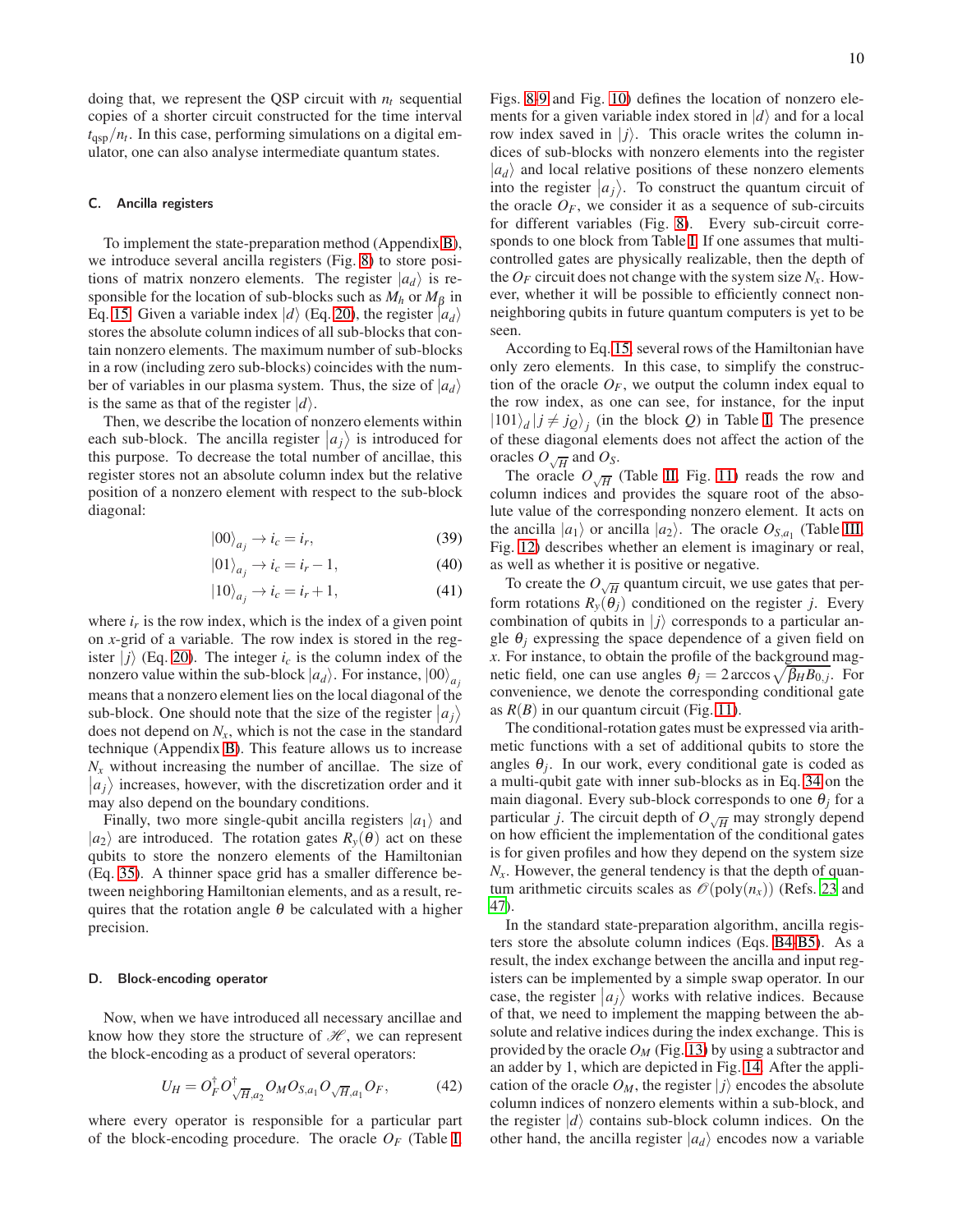index, while the register  $\ket{a_j}$  remains unchanged. The depth of the circuit  $O_M$  is proportional to  $log_2(N_x)$  because of the adder and subtractor.

To sum up, taking the row index as an input in  $|d\rangle|j\rangle$  and the ancillae initialized in the zero state, the resulting oracle  $U_H$  outputs column indices encoded in  $|d\rangle|j\rangle$  as states with amplitudes equal to the corresponding Hamiltonian elements when all ancillae registers are returned in the zero state (Eq. [26\)](#page-5-8).

## <span id="page-10-0"></span>VI. SIMULATION RESULTS

#### A. Comparison of classical and quantum simulations

We implement QHS using the circuit described above on a classical emulator of a quantum computer using QuEST toolkit $42$ . Unlike in an actual quantum simulation, this gives us access to the whole output space at all moments of time. The results presented below are directly extracted from  $\psi$ (Eq. [20\)](#page-4-5) without performing, or emulating, quantum measurements. Then, we compare our results with those of classical simulations, which have been obtained by directly solving Eqs. [9](#page-2-3) using the central finite difference scheme for both space and time. As a reminder, the normalized background profiles are shown in Fig. [1b.](#page-2-1) The size of the system is  $r_0$ [cm] = 20 with  $N_x$  = 1024 ( $n_x$  = 10) spatial points. The simulation time is  $t_f[\omega_p^{-1}] = 300.5$ , which is split into  $n_t = 1200$  time steps with duration  $\tau[\omega_p^{-1}] = 0.2504$ . The corresponding Courant number is 0.76. The maximum background density is  $n_0$ [cm<sup>-3</sup>] = 2 × 10<sup>13</sup>, while the peak of the fictitious density profile is  $n_{0,f}$  [cm<sup>-3</sup>] = 10<sup>12</sup>. The background magnetic field at the center is  $B_0[G] = 10^3$ , and the auxiliary magnetic peak at  $s = 0.4$  has  $B_{0,f}[G] = 7 \times 10^3$ . The source-field coupling coefficient is  $\beta = 0.1$ , and *Q* oscillates with the frequency  $\omega_a[\omega_p] = 0.38$ . The corresponding wavenumber is  $k_x r_0 = 64.56$ .

With these plasma parameters, the normalization of the Hamiltonian (Eq. [37\)](#page-7-5) becomes  $\beta_H = 0.102$ . Therefore, the QSP time step is  $\tau_{\text{qsp}} = \tau/\beta_H = 2.455$  with the resulting time interval  $t_{\text{qsp}} = n_t \tau_{\text{qsp}} = 2946$  to simulate. The QSP error is  $\varepsilon_{\text{qsp}} = 10^{-6}$ . As seen from Fig. [15a,](#page-11-2) such  $\varepsilon_{\text{qsp}}$  corresponds to  $\sim 10^{-4}$  error in the energy conservation. For this QSP error, the number of QSP angles is equal to 25 for the time interval  $\tau_{\mathrm{qsp}}$ .

According to Ref. [35](#page-15-29), the query complexity (number of copies of the oracle  $U_H$ ) of the QSP circuit is  $\mathcal{O}(t_{\text{qsp}} +$  $log_2(1/\varepsilon_{qsp})$ ). The asymptotic dependence is confirmed by our direct computation (Figs. [17a,](#page-12-1) [17b\)](#page-12-2). There, the total number of queries is calculated as twice the number of the QSP phases, because each phase corresponds to two calls to the block-encoding oracle  $U_H$  (Figs. [6](#page-5-0) and [7\)](#page-5-7). The number of the phases is found using the code from Ref. [45](#page-16-0). We should remark here that in our particular case, where the whole QSP circuit is split into  $n_t$  subcircuits, the scaling is  $\mathscr{O}(n_t \tau_{\text{qsp}} + n_t \log_2(1/\varepsilon_{\text{qsp}})).$ 

We compare the time evolution of the energy components (Eqs. [11b-11d\)](#page-2-5) integrated in space. Figure [15b](#page-11-3) shows that both the classical and quantum simulations produce the same time histories of various energy components (Eqs. [11b-11d\)](#page-2-5). When the wave reaches the HCR pair (at  $t \approx 100$ , according to Fig. [2b\)](#page-3-1), the field energy converts partly into the kinetic plasma energy. Figures [16b](#page-11-4)[-16d](#page-11-5) show that the kinetic (field) energy has a similar spatial distribution in both the simulations, and the X wave accumulates in the UH resonance of the HCR pair. The wave also passes the LCR pair practically without interaction and deposits its energy at the UHR, as anticipated.

#### B. Oracle scaling

Assuming that multi-qubit controlled gates are realizable, the depths of the oracles  $O_F$  (Fig. [8\)](#page-6-3) and  $O_S$  (Fig. [12\)](#page-8-2) are independent of  $n_x = \log_2 N_x$ . However, these depths can change if the discretization order is increased or if the source *Q* is distributed over multiple grid points. The depth of the oracle  $O_M$  increases linearly with  $n_x$  due to the adder and subtractor (Fig. [14\)](#page-8-0).

The oracle  $O_H$  (Fig. [11\)](#page-8-1) depends on  $n_x$  due to the conditional-rotation gates. Similar gates are considered in Ref. [40](#page-15-31) (see supplemental materials there), where they are called multiplexed unitaries. These gates can be implemented via arithmetic functions that usually scale as  $\mathcal{O}(\text{poly}(n_x))$ . For instance, as shown in Ref. [23,](#page-15-17) the depth of a general adder with one of the summands predefined scales as  $\mathcal{O}(n_x)$ , and the subtractor depth scales as  $\mathcal{O}(n_x) + 2n_x$ . In general, there is a trade between the number of ancillae used to store intermediate data and the depth of the resulting circuit. In our case, a conditional-rotation gate must implement a smooth function that depends on the space variable *x* encoded inside the register  $|i\rangle$ . As explained in Ref. [47,](#page-16-2) a polynomial of order *D* can be evaluated by using the Horner scheme. A given polynomial  $y_D$  with coefficients  $a_i$  can be obtained by *D* subsequent iterations:

$$
y_1 = a_D x + a_{D-1},
$$
  
\n
$$
y_2 = y_1 x + a_{D-2},
$$
  
\n...  
\n
$$
y_D = y_{D-1} x + a_0.
$$

The total number of gates necessary to implement the whole polynomial scales as  $\mathscr{O}(Dn_x^2)$ .

#### C. Quantum measurements

In an actual quantum simulation, the output vector cannot be accessed directly. One can measure only the expectation value of a given operator on the output state. How to do this for potentially practical RF simulations is a problem separate from QSP that we discuss here, so it is left to future work. However, here is how at least one of the quantities on interest can be measured, namely, the wave energy within a given spatial volume.

The field components are encoded into the quantum state  $\psi$  as shown in Eq. [20.](#page-4-5) To compute the electric energy, one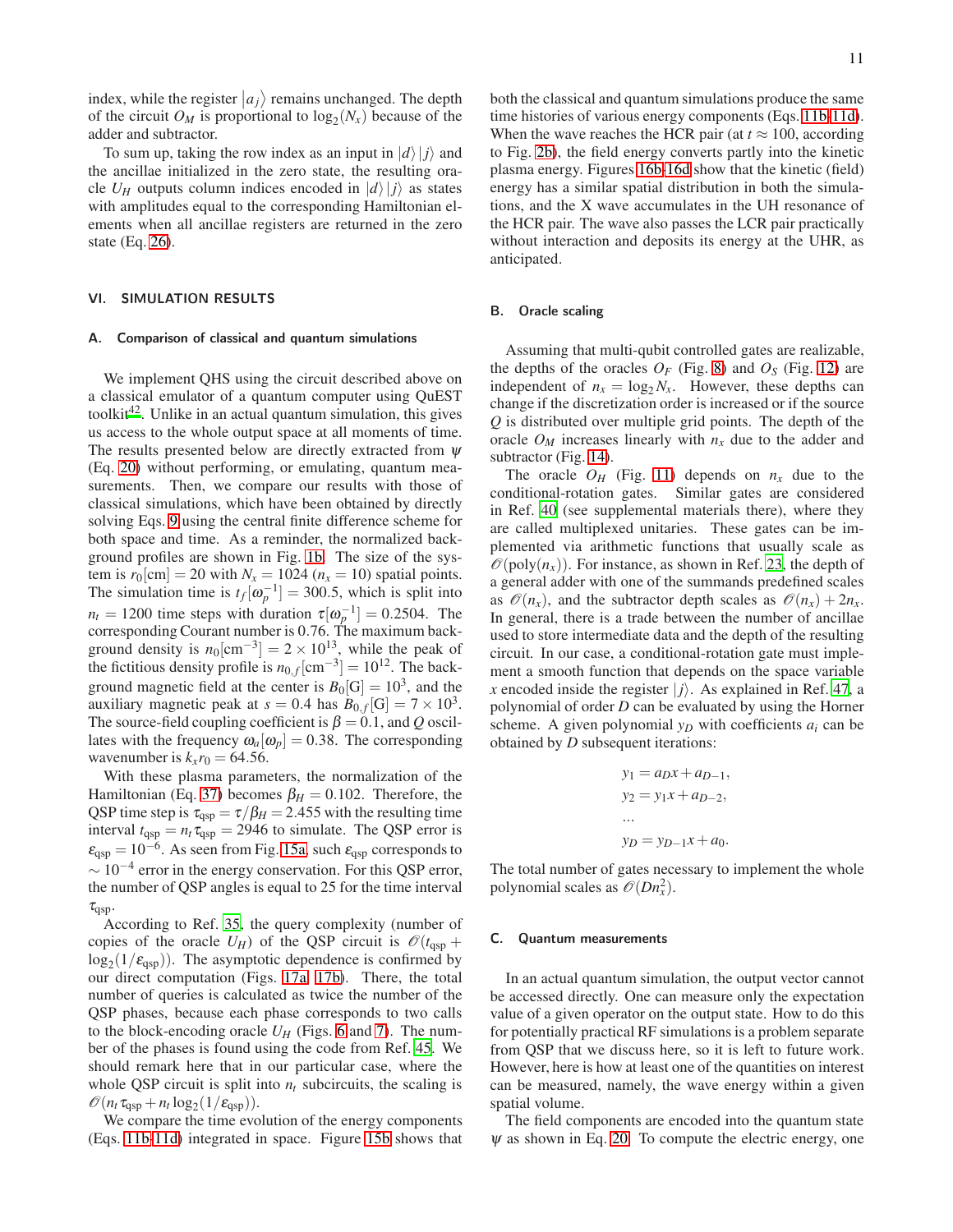<span id="page-11-2"></span>

<span id="page-11-0"></span>FIG. 15: (a): space–integrated total system energy for different values of the QSP error  $\varepsilon_{\text{qsp}}$ . (b): comparison of the corresponding energy components (Eqs. [11b-11d\)](#page-2-5) in classical and quantum (with  $\varepsilon_{\rm qsp} = 10^{-6}$ ) simulations. Here, CL stands for classical simulations and QC stands for emulated quantum simulations.

<span id="page-11-3"></span><span id="page-11-1"></span>

FIG. 16: Comparison of classical (solid blue curves) and emulated quantum (red dashed curves) simulations. Real (a) and imaginary (c) components of the source Q. (b): kinetic energy  $W_V$  (Eq. [11b\)](#page-2-5) at time  $t_f$  as a function of *s*. (d): field energy  $W_{eb}$ (Eq. [11c\)](#page-2-5) at time  $t_f$  as a function of *s*. The vertical lines show the HCR pair (blue), the LCR pair (green), the UHR (red).

needs to sum the squares of the electric components in a desired spatial interval. As an example, a case with  $n<sub>x</sub> = 4$  is considered in Fig. [18.](#page-12-3) The QSP algorithm outputs  $\psi_{\text{out}}$  that encodes plasma variables if the QSP ancillae  $|a_{\text{qsp}}\rangle$  are all in the zero state. In this example, we sum up  $W_e = \tilde{E}_x^2 + \tilde{E}_y^2$ over the spatial points with indices  $j = [2,...5]$ . The first controlled Pauli *X* gate entangles the superposition of the amplitudes of both  $\tilde{E}_x(j \in [2,3])$  and  $\tilde{E}_y(j \in [2,3])$  with the

<span id="page-11-5"></span><span id="page-11-4"></span>state  $|1\rangle_{c_0}$ . The second *X* gate entangles  $\tilde{E}_x(j \in [4,5])$  and  $\tilde{E}_y$  ( $j \in [4, 5]$ ) with the state  $|1\rangle_{c_1}$ . The last controlled *X* gate finds the conjunction (logical AND) of the above states, and as a result, stores  $\sum_{j=2}^{5} W_e(x_j)$  as the probability of the state  $|1\rangle_m$ .

If the qubit *m* has the state  $|1\rangle$  with amplitude *a*, then it takes at least  $\mathcal{O}(|a|^{-2})$  repetitions of the whole QSP operator before the direct measurement returns  $|m\rangle = |1\rangle$ . How-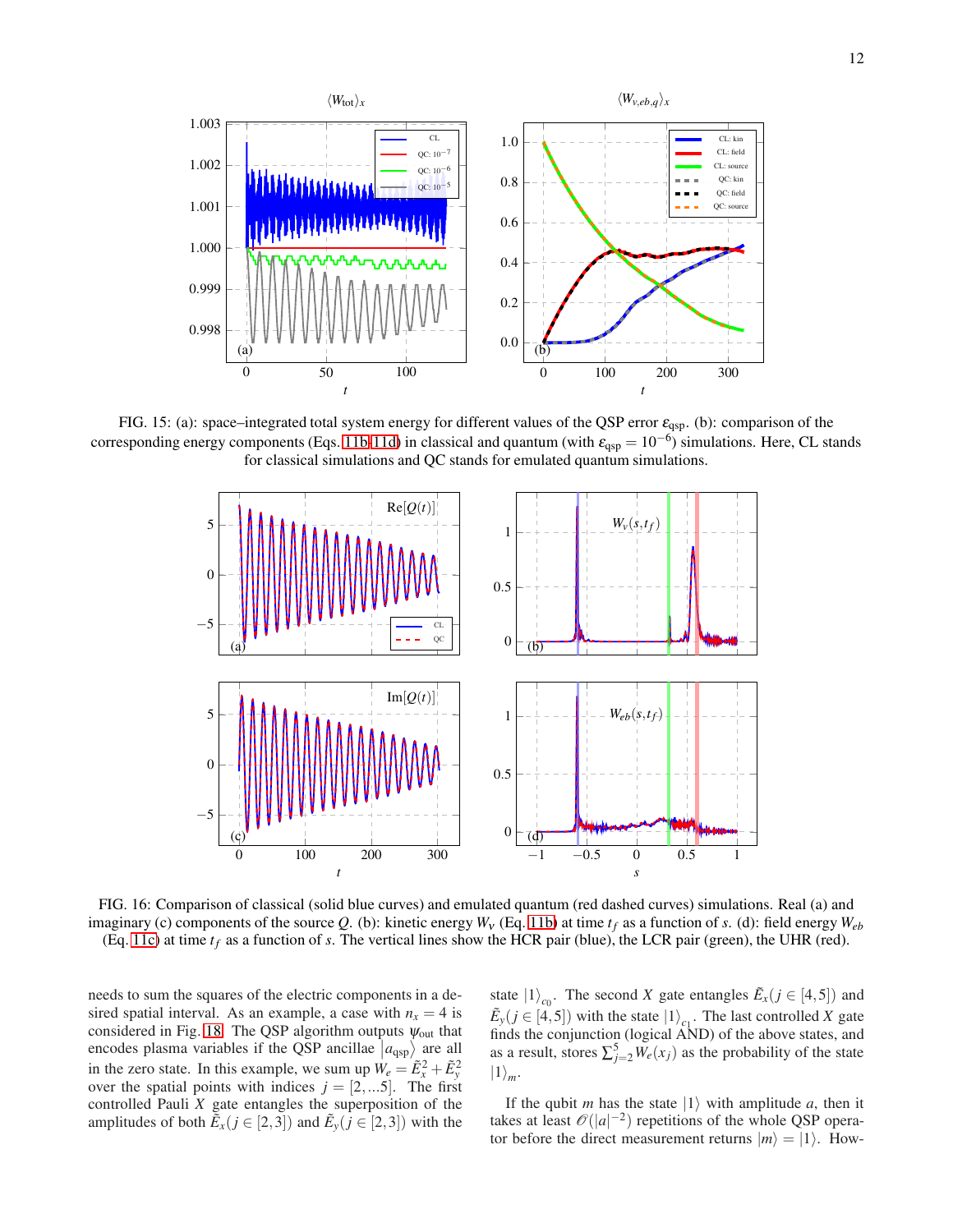<span id="page-12-1"></span>

FIG. 17: Dependence of the query complexity on the QSP error  $\varepsilon_{\text{qsp}} \in [10^{-3}, 10^{-4}, ..., 10^{-10}]$  (a) and on the simulation time  $t_{\text{asp}}$  (b).

<span id="page-12-3"></span>

FIG. 18: Schematic circuit of the measurement of the electric energy density *W<sup>e</sup>* summed over the spatial points

with indices  $j = [2, ...5]$ , for  $n_x = 4$ . The register  $|a_{\text{qsp}}\rangle$ represents all ancillae necessary for the QSP technique. The electric energy components are addressed using the control nodes on  $|d\rangle = |2\rangle$  (for  $\tilde{E}_x$ ) and  $|d\rangle = |3\rangle$  (for  $\tilde{E}_y$ ) (Eqs. [10](#page-2-6)) and [19\)](#page-3-4). The resulting state is

 $\psi_{\text{meas}} = \sum_{k=2}^{5} (\tilde{E}_{x}(x_k) | 2 \rangle_d + \tilde{E}_{y}(x_k) | 3 \rangle_d | k \rangle_j | 1 \rangle_m + ... | 0 \rangle_m$ (the other registers are omitted), where the desired

information is stored in the probability amplitude of the state  $|1\rangle_m$ . The qubit  $|m\rangle$  is measured in the computational basis. The probability of the state  $|1\rangle_m$  can be found using AE techniques.

ever, there is a quantum *Amplitude–Amplification* (AA) al-gorithm<sup>[48](#page-16-3)[–50](#page-16-4)</sup> that requires only  $\mathcal{O}(|a|^{-1})$  iterations of the operator to measure the desired state with probability at least  $\max(1-|a|^2,|a|^2)$ . This method is the basis of so-called *Amplitude–Estimation* (AE) techniques<sup>[50](#page-16-4)[–53](#page-16-5)</sup> that allow to find the state probability with a predefined absolute error  $\delta$ . The AA is based on the Grover-like<sup>[48](#page-16-3)[,49](#page-16-6)</sup> rotation  $R_{AA}$  in the <span id="page-12-2"></span>quantum space spanned by a state of interest  $|G\rangle$  ( $|m\rangle = |1\rangle$ ) in our case) and a "garbage" state  $|B\rangle$  ( $|m\rangle = |0\rangle$ ) in such a way that the amplitude of the rotated state  $|G\rangle$  becomes a sinusoidal function of the number of applications *nAA* of  $R_{AA}$ : sin( $(2n_{AA}+1)\theta$ ), where sin<sup>2</sup>  $\theta = |a|^2$  and  $\theta \in [0, \pi/2]$ . In our case, every rotation includes the whole QSP operator and its inverse.

The operator  $R_{AA}$  has eigenvalues  $\exp(\pm i2\theta)$ . Therefore, one can calculate the probability  $|a|^2$  from the estimation of the angle  $\theta$  by constructing a superposition of states rotated with several *nAA*, and by applying a subsequent *Quantum Fourier Transform* (QFT). That is the essence of the conventional AE algorithm described in Ref. [50.](#page-16-4) This method estimates the probability  $|a|^2$  with an absolute error  $\delta$  by applying  $M = \mathcal{O}(1/\delta)$  queries (in our case, calls to the QSP) and by using  $log_2(M)$  ancilla qubits, while classically one would need  $\mathcal{O}(1/\delta^2)$  queries due to the central limit theorem. In our case, the error  $\delta$  corresponds to the absolute error of the measured space-integrated energy.

There are also state-of-the-art AE techniques $51-53$  $51-53$  with a similar asymptotic scaling but smaller number of ancillae and controlled gates. For instance, the algorithm proposed in Ref. [51](#page-16-7) also uses a set of AA operators with a various number of rotations  $R_{AA}$ . However, instead of the QFT, it performs statistical post-processing of measurement results by implementing the maximum likehood estimation of  $|a|^2$ .

The numerical implementation of the quantum measurements for classical RF systems is left to future work.

# <span id="page-12-0"></span>VII. DISCUSSION AND CONCLUSIONS

We have proposed how to apply the Quantum Signal Processing (QSP) technique to simulating cold-plasma waves and explicitly developed a quantum algorithm for modeling one-dimensional X-wave propagation in cold electron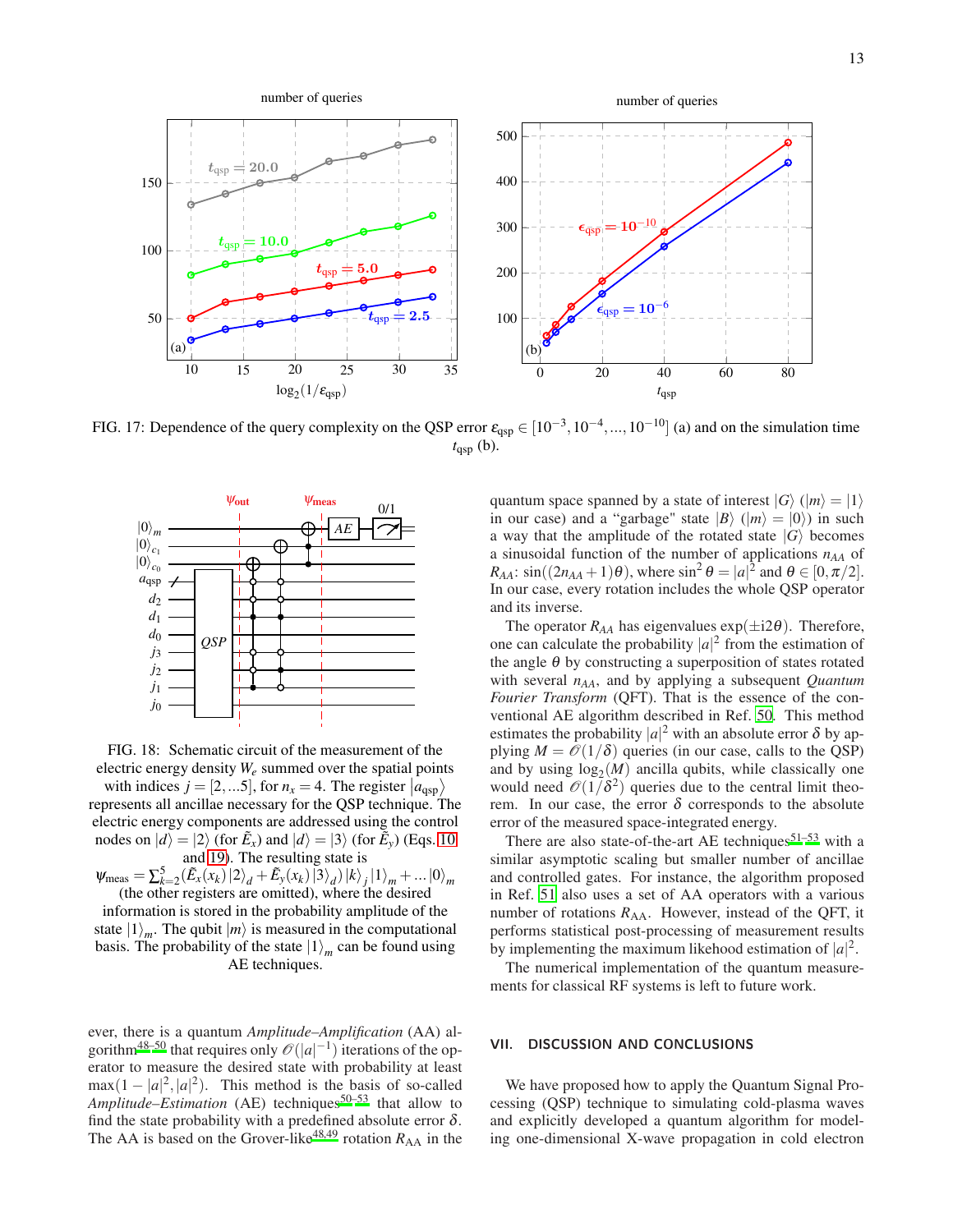plasma. We have demonstrated how to construct an oracle to encode the wave Hamiltonian into a quantum circuit. The number of the ancillae in this oracle does not depend on the spatial resolution, so one can use a resolution higher than in the case with the standard state-preparation method. Since oracle complexity scales as  $\mathcal{O}(\text{poly}(\log_2 N_x))$ , the QSP simulation can provide a near-exponential speedup in comparison to classical simulations, which scale as  $\mathcal{O}(N_x)$ . This approach can be particularly helpful in simulations with high spatial resolution, which is advantageous, for example, for modeling the wave dynamics near resonances.

Our quantum simulations have been performed on a digital emulator of the quantum circuit and have shown agreement with the corresponding classical modeling. For emulation, we used the QuEST numerical toolkit<sup>[42](#page-15-33)</sup> that operates with a whole  $2^{n_q}$  state vector in a circuit with  $n_q$  qubits. For our one-dimensional QSP simulations, the emulator have shown efficient parallelization on GPUs. However, one might need a more advanced emulator for higher-dimensional simulations. One of the promising approaches in this regard is the model proposed in Ref. [54.](#page-16-8) It uses the fact that a quantum state is mostly sparse, i.e., many elements of the state vector are zero. If only its nonzero elements were stored (e.g. in a form of a hash table), one could significantly reduce memory usage and the simulation runtime. Moreover, one could model oracles with conditional rotations implemented via actual arithmetic functions with a big number of ancillae, since the ancillae act only locally and are zeroed otherwise thus being removed from the memory. Yet, this model needs to be extended with a GPU parallelization and the corresponding implementation of dynamic hash tables<sup>[55](#page-16-9)</sup>.

Based on our results, we can also assess the overall utility of the QSP technique in application to the linear problems. Being a universal algorithm with a clear hierarchical structure, the QSP can be easily coded as a set of subsequent subroutines where only the block-encoding module needs to be modified for different plasma problems. The QSP provides an optimal dependence of the query complexity (the number of calls to the oracle) on the simulation time and on the error tolerance (as was pointed out in Ref. [35\)](#page-15-29). Also, the QSP requires only two ancillae in addition to the qubits used by the oracle. This reduces the circuit width. That said, the QSP circuits and our oracle in particular have many multicontrolled operators, where one gate is controlled by several nodes. Such a configuration is not directly realizable on existing quantum computers. The decomposition of these operators strongly depend on what gates are available on a chosen quantum computer, and on how the circuit is mapped on a specific quantum processor. Both of these aspects will be hardware-dependent, so the limitations of the QSP will become clearer when practical error-corrected quantum computers with sufficiently many qubits become available.

Taking into account the block-encoding scaling with *Nx*, the dependence of the QSP circuit on the length of the simulated time interval *t*, and the number of the QSP queries needed for measurements, the final scaling of our circuit depth is

$$
\mathscr{O}\left(\frac{\text{poly}(\log_2 N_x)}{\delta}\left(t_{\text{qsp}} + \log_2(1/\delta)\right)\right),\tag{43}
$$

where we take the absolute error  $\delta$ , which appears from measurements, equal to the QSP approximation error  $\varepsilon_{\text{qsp}}$ . The numerical coefficient in the scaling is determined by the specific implementation of the conditional rotations and of the measurement algorithm. Studying these subjects is left to future work.

## ACKNOWLEDGMENTS

The work was supported by the U.S. DOE through Contract No. DE-AC02-09CH11466. The authors also thank Alexander Engel for valuable discussions.

## <span id="page-13-0"></span>Appendix A: Basic notation and terminology of quantum computing

The elementary memory cell of a quantum computer is a qubit, whose state can be characterized by a two-dimensional vector. In the computational basis, the basis vectors are

$$
|0\rangle = \begin{pmatrix} 1 \\ 0 \end{pmatrix}, \quad |1\rangle = \begin{pmatrix} 0 \\ 1 \end{pmatrix}.
$$
 (A1)

A qubit can also be in a superposition state

<span id="page-13-1"></span>
$$
\alpha |0\rangle + \beta |1\rangle = \begin{pmatrix} \alpha \\ \beta \end{pmatrix}, \tag{A2}
$$

where  $\alpha$  and  $\beta$  are the complex amplitudes of the states  $|0\rangle$ and  $|1\rangle$ , respectively, such that  $|\alpha|^2 + |\beta|^2 = 1$ . A quantum computer typically operates with  $n > 1$  qubits, so its quantum state is characterized by a tensor product of the qubit states

$$
|k_{n-1}\rangle \otimes |k_{n-2}\rangle \otimes \ldots |k_1\rangle \otimes |k_0\rangle, \qquad (A3)
$$

where  $k_i = 0, 1$  in the computational basis. For convenience, one can organize qubits in quantum registers. A combination of  $n_r$  qubits in a register  $|r\rangle$  can be written either as a bitstring  $|k_{n_r-1}k_{n_r-2}...k_1k_0\rangle_r$ , or as an integer  $|k\rangle_r$ , where

$$
k = \sum_{i=0}^{n_r - 1} k_i 2^i.
$$
 (A4)

Several qubits can also form superposition states:

$$
|\psi\rangle = \sum_{k} \alpha_{k} |k\rangle, \qquad (A5)
$$

where  $|\alpha_k|^2$  is the probability amplitude of the state  $|k\rangle$ , and  $\sum_k |\alpha_k|^2 = 1.$ 

To modify a quantum state of a circuit, one applies gates, which are unitary operators acting on  $n_g \geq 1$  qubits and can be represented by matrices of size  $2^{n_g} \times 2^{n_g}$ . The gates that are used in this work are mainly the *X* Pauli, Hadamard *H*,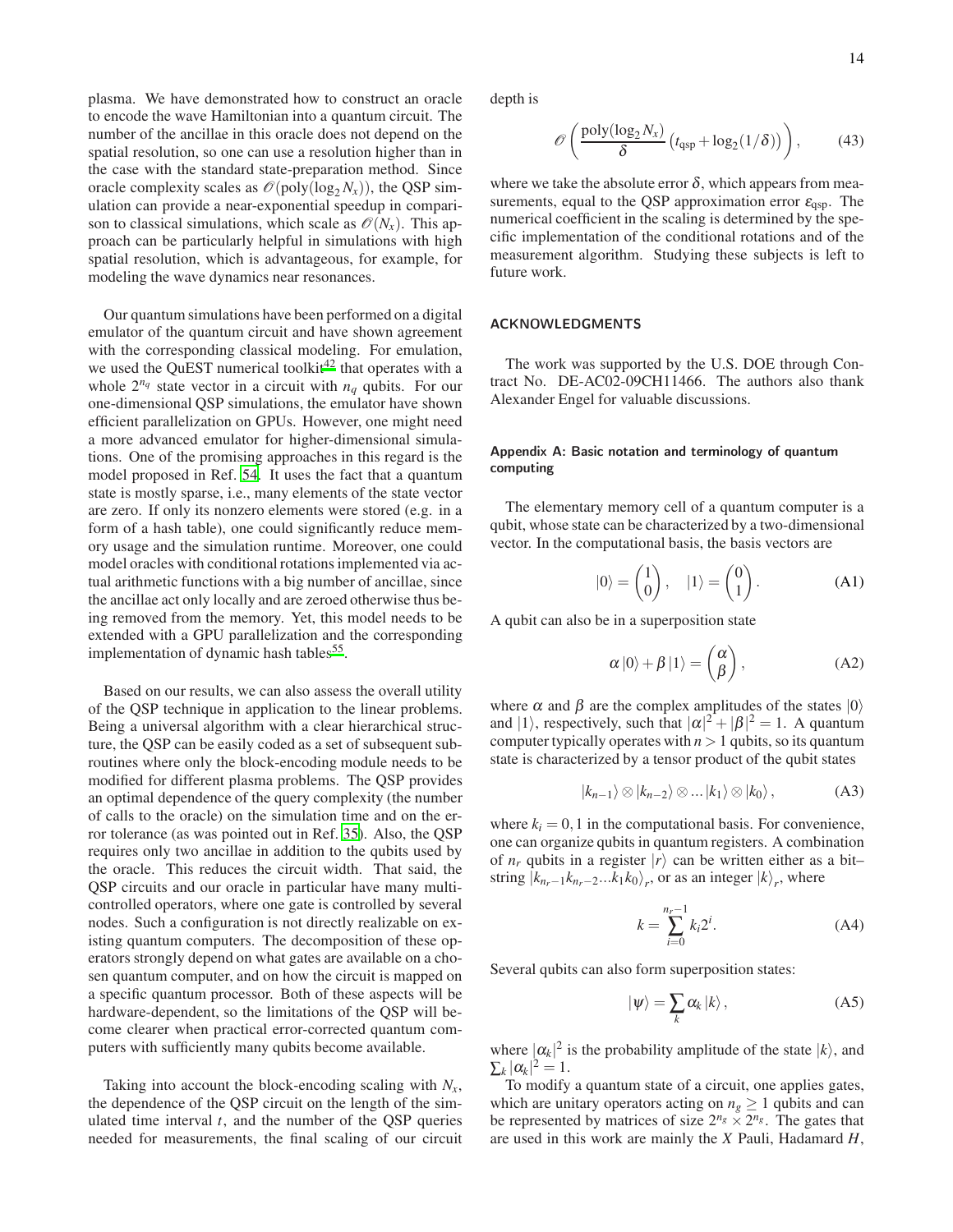<span id="page-14-6"></span>
$$
\begin{array}{ccc}\n\ket{k} & \rightarrow & \rightarrow & \ket{j} \\
\ket{j} & \rightarrow & \rightarrow & \ket{k}\n\end{array}
$$

$$
\alpha|0\rangle + \beta|1\rangle \xrightarrow{\mathbf{0}} \alpha|0\rangle + e^{i\theta} \beta|1\rangle \alpha|0\rangle + \beta|1\rangle \xrightarrow{\mathbf{0}} e^{i\theta} \alpha|0\rangle + \beta|1\rangle
$$

FIG. 19: Top: SWAP gate of two qubits  $|k\rangle$  and  $|j\rangle$ . Bottom: phase gates with an angle  $\theta$ . If the dot is hollow, then the phase gate acts on the zero state.

Phase *P*, and SWAP operators. The *X* gate inverses the qubit value:

<span id="page-14-4"></span>
$$
X = \begin{pmatrix} 0 & 1 \\ 1 & 0 \end{pmatrix}, \tag{A6}
$$

$$
X(\alpha|0\rangle + \beta|1\rangle) = \beta|0\rangle + \alpha|1\rangle.
$$
 (A7)

The Hadamard gate creates a superposition of states:

<span id="page-14-3"></span>
$$
H = \frac{1}{\sqrt{2}} \begin{pmatrix} 1 & 1 \\ 1 & -1 \end{pmatrix}, \tag{A8}
$$

$$
H|0\rangle = |+\rangle = \frac{1}{\sqrt{2}}(|0\rangle + |1\rangle), \tag{A9}
$$

$$
H|1\rangle = |-\rangle = \frac{1}{\sqrt{2}}(|0\rangle - |1\rangle).
$$
 (A10)

The Phase gate modifies the phase of the state  $|1\rangle$ , and keeps the zero state  $|0\rangle$  unchanged (Fig. [19\)](#page-14-6):

$$
P(\theta) = \begin{pmatrix} 1 & 0 \\ 0 & e^{i\theta} \end{pmatrix},
$$
 (A11)

$$
P(\theta)(\alpha|0\rangle + \beta|1\rangle) = \alpha|0\rangle + e^{i\theta}\beta|1\rangle.
$$
 (A12)

The SWAP gate exchanges the qubit values (Fig. [19\)](#page-14-6):

$$
SWAP = \begin{pmatrix} 1 & 0 & 0 & 0 \\ 0 & 0 & 1 & 0 \\ 0 & 1 & 0 & 0 \\ 0 & 0 & 0 & 1 \end{pmatrix}, \tag{A13}
$$

$$
SWAP |kj\rangle = |jk\rangle.
$$
 (A14)

A gate can be controlled by one or several other qubits (control nodes) as shown in Fig. [20.](#page-14-8) For instance, a 1-controlled *H* gate can be written as

$$
CH = |0\rangle\langle 0|_c \otimes I_t + |1\rangle\langle 1|_c \otimes H_t, \qquad (A15)
$$

where the Hadamard gate acts on the target qubit *t* only if the control qubit *c* is in the state  $|1\rangle$ .

Also note that a gate can be controlled by a whole register. In this case, the gate is executed only if each qubit in the register is in the  $|0\rangle$  or  $|1\rangle$  state, as illustrated in Fig. [21.](#page-14-9)

#### <span id="page-14-5"></span>Appendix B: Block-encoding by state-preparation method

The block-encoding  $U_H$  of a Hermitian operator  $\mathcal H$  can be constructed by applying the state-preparation algorithm<sup>[35](#page-15-29)</sup> as a product of two unitary matrices:

$$
U_H = T_2^{\dagger} T_1,\tag{B1}
$$

$$
\begin{array}{c}\n\text{ |out}\n\\
\alpha \ket{0}_t \xrightarrow{\text{ |out}} \\
\alpha \ket{0}_c + \beta \ket{1}_c \xrightarrow{\text{ |out}} \\
\end{array}
$$

<span id="page-14-8"></span>FIG. 20: CNOT gate, or controlled *X* gate. The 1-controlled gate takes action only if the control qubit is in the state  $|1\rangle$ :  $|\text{out}\rangle = \alpha |0\rangle_t |0\rangle_c + \beta |1\rangle_t |1\rangle_c$ . A 0-controlled (in this case, the dot is hollow) gate takes action only if the control node is in the state  $|0\rangle$ . Here, the black dot is called 1-control node. If the dot is hollow, it is called 0-control node.

$$
|t\rangle \longrightarrow
$$

$$
|r\rangle \longrightarrow
$$

<span id="page-14-9"></span>FIG. 21: Circuit containing a gate *G* controlled by the register  $|r\rangle$ . The register has  $n_r$  qubits. The gate G modifies the target qubit  $|t\rangle$  only if all  $n_r$  qubits of the register  $|r\rangle$  are in the state  $|1\rangle$ .

where

$$
T_1 = \sum_j |\psi_j\rangle\langle 0|_a \langle j|_s, \qquad (B2)
$$

$$
T_2 = \sum_{k} |\chi_k\rangle \langle 0|_a \langle k|_s.
$$
 (B3)

Each  $T_i$  involves the sum of states  $|\psi\rangle$  and  $|\chi\rangle$  defined as

<span id="page-14-7"></span>
$$
|\psi_j\rangle = \sum_{p \in F_j} \frac{|p\rangle_{a_3}}{\sqrt{\varsigma}} |\mathcal{H}_{jp}\rangle_{a_1} |0\rangle_{a_2} |j\rangle_{s},
$$
 (B4)

$$
|\chi_k\rangle = \sum_{p \in F_k} \frac{|k\rangle_{a_3}}{\sqrt{\varsigma}} |\mathcal{H}_{kp}\rangle_{a_2} |0\rangle_{a_1} |p\rangle_{s},
$$
 (B5)

where

<span id="page-14-10"></span>
$$
\left|\mathcal{H}_{jk}\right\rangle_a = \sqrt{\frac{|\mathcal{H}_{jk}|}{M}} \left|0\right\rangle_a + \sqrt{1 - \frac{|\mathcal{H}_{jk}|}{M}} \left|1\right\rangle_a.
$$
 (B6)

Using the oracle  $O_F$  (Eq. [42\)](#page-9-0), one finds a set of column indices  $F_i$  of all nonzero elements on the row *j*. The operator *T*<sup>1</sup> reads the row index *j* and saves the corresponding column indices to the ancilla register  $|a_3\rangle$ . After that, it rotates the ancilla qubit  $|a_1\rangle$ , so the necessary matrix element (its square root) becomes the amplitude of the zero state  $|0\rangle_{a}$  (Eq. [B6\)](#page-14-10). This is implemented by the oracle  $O_{\sqrt{H}}$  in Eq. [42.](#page-9-0) The operator  $T_2$  rotates the ancilla qubit  $|a_2\rangle$  in a similar way by taking a row index from the ancilla register  $|a_3\rangle$  and column indices from the register  $|s\rangle$ . Since the encoding of the row and column indices in the registers  $a_3$  and  $s$  in  $|\chi_k\rangle$  is swapped in comparison with the state  $|\psi_j\rangle$ , we introduce the oracle  $O_M$ , which performs the corresponding index swapping in Eq. [42.](#page-9-0)

<span id="page-14-0"></span><sup>&</sup>lt;sup>1</sup>N. J. Fisch, "Theory of current drive in plasmas," [Reviews of Modern Physics](http://dx.doi.org/10.1103/RevModPhys.59.175) 59, 175–234 (1987).

<span id="page-14-1"></span><sup>&</sup>lt;sup>2</sup>R. I. Pinsker, "Introduction to wave heating and current drive in magnetized plasmas," Physics of Plasmas 8[, 1219–1228 \(2001\),](http://dx.doi.org/ 10.1063/1.1343512) [https://aip.scitation.org/doi/pdf/10.1063/1.1343512.](http://arxiv.org/abs/https://aip.scitation.org/doi/pdf/10.1063/1.1343512)<br><sup>3</sup>R. Prater, "Heating and current drive

<span id="page-14-2"></span><sup>&</sup>quot;Heating and current drive by electron cyclotron waves," Physics of Plasmas 11[, 2349–2376 \(2004\),](http://dx.doi.org/ 10.1063/1.1690762) [https://doi.org/10.1063/1.1690762.](http://arxiv.org/abs/https://doi.org/10.1063/1.1690762)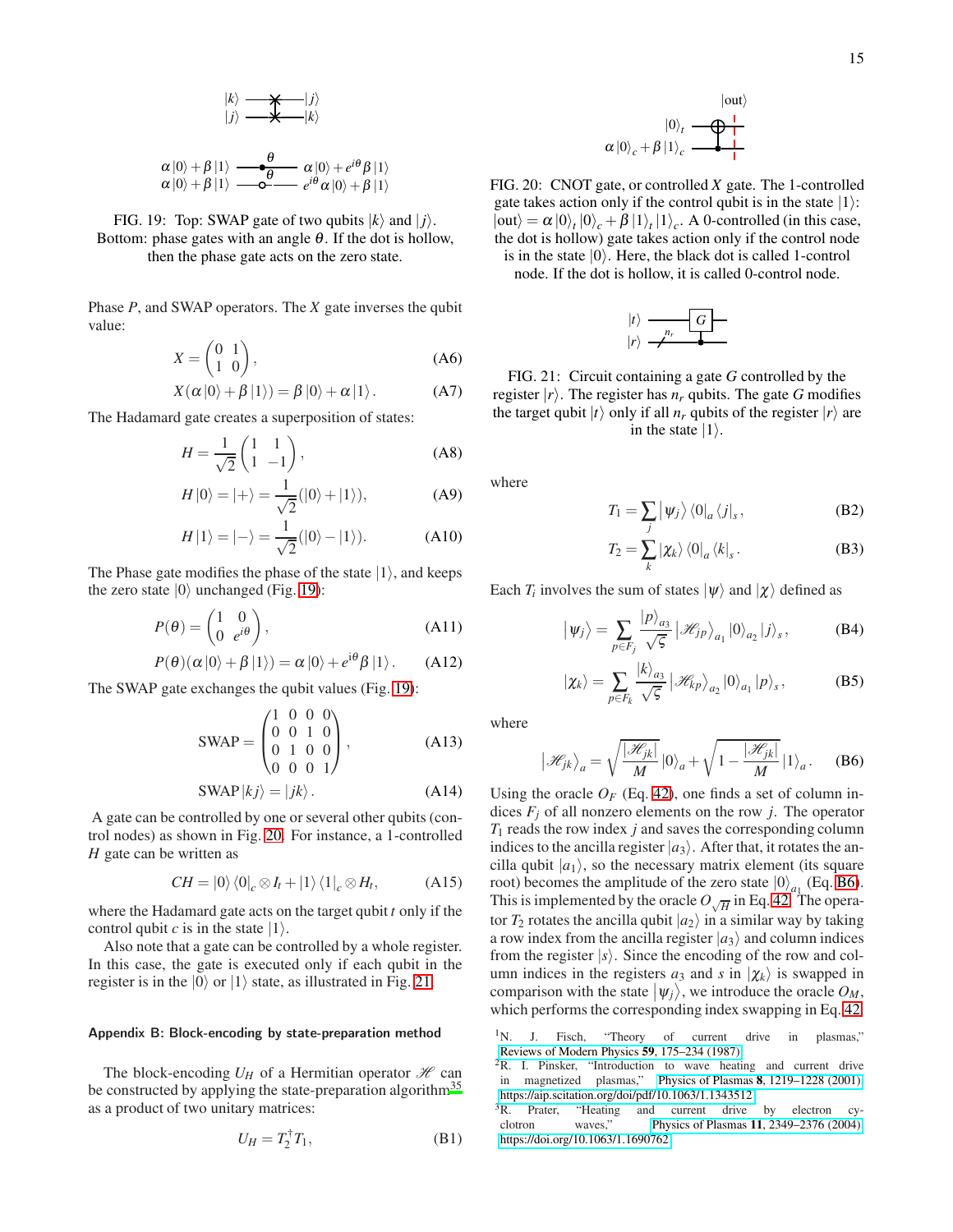- <span id="page-15-0"></span><sup>4</sup>N. J. Fisch, "Confining a tokamak plasma with RF-driven currents," [Physical Review Letters](http://dx.doi.org/ 10.1103/PhysRevLett.41.873) 41, 873–876 (1978).
- <span id="page-15-1"></span><sup>5</sup>N. J. Fisch and A. H. Boozer, "Creating an asymmetric plasma resistivity with waves," [Physical Review Letters](http://dx.doi.org/ 10.1103/PhysRevLett.45.720) 45, 720–722 (1980).
- <span id="page-15-2"></span><sup>6</sup>A. H. Reiman, "Suppression of magnetic islands by RF driven currents," [The Physics of Fluids](http://dx.doi.org/ 10.1063/1.864258) 26, 1338–1340 (1983), [https://aip.scitation.org/doi/pdf/10.1063/1.864258.](http://arxiv.org/abs/https://aip.scitation.org/doi/pdf/10.1063/1.864258)
- <span id="page-15-3"></span><sup>7</sup>A. H. Reiman and N. J. Fisch, "Suppression of tearing modes by radio frequency current condensation," [Physical Review Letters](http://dx.doi.org/ 10.1103/PhysRevLett.121.225001) 121, 225001 (2018).
- <span id="page-15-4"></span><sup>8</sup>B. J. Ding, P. T. Bonoli, A. Tuccillo, M. Goniche, K. Kirov, M. Li, Y. Li, R. Cesario, Y. Peysson, A. Ekedahl, L. Amicucci, S. Baek, I. Faust, R. Parker, S. Shiraiwa, G. M. Wallace, A. Cardinali, C. Castaldo, S. Ceccuzzi, J. Mailloux, F. Napoli, F. Liu, and B. Wan, "Review of recent experimental and modeling advances in the understanding of lower hybrid current drive in ITER-relevant regimes," Nuclear Fusion 58[, 095003 \(2018\).](http://dx.doi.org/ 10.1088/1741-4326/aad0aa)
- <span id="page-15-5"></span><sup>9</sup>T. I. Tsujimura, R. Yanai, Y. Mizuno, K. Tanaka, Y. Yoshimura, T. Tokuzawa, M. Nishiura, R. Sakamoto, G. Motojima, S. Kubo, T. Shimozuma, H. Igami, H. Takahashi, M. Yoshinuma, and S. Ohshima, "Improved performance of electron cyclotron resonance heating by perpendicular injection in the Large Helical Device," Nuclear Fusion 61[, 026012 \(2020\).](http://dx.doi.org/ 10.1088/1741-4326/abc977)
- <span id="page-15-6"></span><sup>10</sup>P. T. Bonoli and M. Porkolab, "Radiofrequency current generation by lower hybrid slow waves in the presence of fusion generated alpha particles in the reactor regime," Nuclear Fusion 27[, 1341–1346 \(1987\).](http://dx.doi.org/ 10.1088/0029-5515/27/8/013)
- <sup>11</sup>R. Cesario, L. Amicucci, A. Cardinali, C. Castaldo, M. Marinucci, L. Panaccione, F. Santini, O. Tudisco, M. L. Apicella, G. Calabrò, C. Cianfarani, D. Frigione, A. Galli, G. Mazzitelli, C. Mazzotta, V. Pericoli, G. Schettini, A. A. Tuccillo, B. Angelini, G. Apruzzese, E. Barbato, G. Belli, W. Bin, L. Boncagni, A. Botrugno, S. Briguglio, A. Bruschi, S. Ceccuzzi, C. Centioli, S. Cirant, F. Crisanti, O. D'Arcangelo, R. De Angelis, L. Di Matteo, C. Di Troia, B. Esposito, G. Fogaccia, V. Fusco, L. Gabellieri, A. Garavaglia, E. Giovannozzi, G. Granucci, G. Grossetti, G. Grosso, F. Iannone, G. Maddaluno, D. Marocco, P. Micozzi, A. Milovanov, F. Mirizzi, G. Monari, A. Moro, S. Novak, F. P. Orsitto, M. Panella, G. Pucella, G. Ravera, E. Sternini, E. Vitale, G. Vlad, V. Zanza, M. Zerbini, F. Zonca, and the FTU Team, "Current drive at plasma densities required for thermonuclear reactors," [Nature Communications](http://dx.doi.org/10.1038/ncomms1052) 1, 55 (2010).
- <sup>12</sup>B. N. Wan, Y. Liang, X. Z. Gong, N. Xiang, G. S. Xu, Y. Sun, L. Wang, J. P. Qian, H. Q. Liu, L. Zeng, L. Zhang, X. J. Zhang, B. J. Ding, Q. Zang, B. Lyu, A. M. Garofalo, A. Ekedahl, M. H. Li, F. Ding, S. Y. Ding, H. F. Du, D. F. Kong, Y. Yu, Y. Yang, Z. P. Luo, J. Huang, T. Zhang, Y. Zhang, G. Q. Li, T. Y. Xia, and the EAST team and Collaborators, "Recent advances in EAST physics experiments in support of steady-state operation for ITER and CFETR," Nuclear Fusion 59[, 112003 \(2019\).](http://dx.doi.org/10.1088/1741-4326/ab0396)
- <span id="page-15-7"></span><sup>13</sup>G. M. Wallace, B. J. Ding, M. H. Li, J. Chen, S. G. Baek, P. T. Bonoli, S. Shiraiwa, L. Liu, and C. Wu, "Scoping study of lower hybrid current drive for CFETR," Nuclear Fusion 61[, 106009 \(2021\).](http://dx.doi.org/10.1088/1741-4326/ac1ae1)
- <span id="page-15-8"></span><sup>14</sup>K. Yanagihara, S. Kubo, I. Y. Dodin, and the LHD Experiment Group, "Quasioptical propagation and absorption of electron cyclotron waves: simulations and experiment," Nuclear Fusion 61[, 106012 \(2021\).](http://dx.doi.org/ 10.1088/1741-4326/ac1d86)
- <span id="page-15-9"></span><sup>15</sup>I. Y. Dodin, D. E. Ruiz, K. Yanagihara, Y. Zhou, and S. Kubo, "Quasioptical modeling of wave beams with and without mode conversion. I. Basic theory," [Physics of Plasmas](http://dx.doi.org/10.1063/1.5095076) 26, 072110 (2019), [https://doi.org/10.1063/1.5095076.](http://arxiv.org/abs/https://doi.org/10.1063/1.5095076)
- <span id="page-15-10"></span><sup>16</sup>T. I. Tsujimura, S. Kubo, H. Takahashi, R. Makino, R. Seki, Y. Yoshimura, H. Igami, T. Shimozuma, K. Ida, C. Suzuki, M. Emoto, M. Yokoyama, T. Kobayashi, C. Moon, K. Nagaoka, M. Osakabe, S. Kobayashi, S. Ito, Y. Mizuno, K. Okada, A. Ejiri, and T. Mutoh, "Development and application of a ray-tracing code integrating with 3d equilibrium mapping in LHD ECH experiments," Nuclear Fusion 55[, 123019 \(2015\).](http://dx.doi.org/10.1088/0029-5515/55/12/123019)
- <span id="page-15-11"></span><sup>17</sup>A. Fasoli, S. Brunner, W. A. Cooper, J. P. Graves, P. Ricci, O. Sauter, and L. Villard, "Computational challenges in magnetic-confinement fusion physics," Nature Physics 12[, 411–423 \(2016\).](http://dx.doi.org/10.1038/nphys3744)
- <span id="page-15-12"></span><sup>18</sup>V. A. Svidzinski, J. S. Kim, L. Zhao, S. A. Galkin, and J. A. Spencer, "Hybrid iterative approach for simulation of radiofrequency fields in plasma," [Physics of Plasmas](http://dx.doi.org/10.1063/1.5037110) 25, 082509 (2018), [https://doi.org/10.1063/1.5037110.](http://arxiv.org/abs/https://doi.org/10.1063/1.5037110)
- <span id="page-15-13"></span><sup>19</sup>I. Y. Dodin and E. A. Startsev, "On applications of quantum computing to plasma simulations," [Physics of Plasmas](http://dx.doi.org/ 10.1063/5.0056974) 28, 092101 (2021), [https://doi.org/10.1063/5.0056974.](http://arxiv.org/abs/https://doi.org/10.1063/5.0056974)
- <span id="page-15-14"></span><sup>20</sup>M. A. Nielsen and I. L. Chuang, *Quantum Computation and Quantum Information* (Cambridge University Press; 10th Anniversary edition, 2010).
- <span id="page-15-15"></span><sup>21</sup>E. G. Rieffel and W. H. Polak, *Quantum Computing: A Gentle Introduction*, 1st ed. (MIT Press, 2011).
- <span id="page-15-16"></span><sup>22</sup>"Circuit depth explanation," [https://qiskit.org/textbook/ch](https://qiskit.org/textbook/ch-labs/Lab01_QuantumCircuits.html#step-3-interpret-the-result)[labs/Lab01\\_QuantumCircuits.html#step-3-interpret-the](https://qiskit.org/textbook/ch-labs/Lab01_QuantumCircuits.html#step-3-interpret-the-result)[result](https://qiskit.org/textbook/ch-labs/Lab01_QuantumCircuits.html#step-3-interpret-the-result) (2021), accessed: 10-2021.
- <span id="page-15-17"></span><sup>23</sup>A. Suau, G. Staffelbach, and H. Calandra, "Practical quantum computing," [ACM Transactions on Quantum Computing](http://dx.doi.org/10.1145/3430030) 2, 1–35 (2021).
- <span id="page-15-18"></span><sup>24</sup>Y. Cao, A. Papageorgiou, I. Petras, J. Traub, and S. Kais, "Quantum algorithm and circuit design solving the Poisson equation," [New Journal of Physics](http://dx.doi.org/10.1088/1367-2630/15/1/013021) 15, 013021 (2013).
- <span id="page-15-19"></span><sup>25</sup>S. Wang, Z. Wang, W. Li, L. Fan, Z. Wei, and Y. Gu, "Quantum fast Poisson solver: the algorithm and complete and modular circuit design,"
- <span id="page-15-20"></span>[Quantum Information Processing](http://dx.doi.org/10.1007/s11128-020-02669-7) 19, 170 (2020).<br><sup>26</sup>Sinha and P. Russer, "Quantum Sinha and P. Russer, "Quantum computing algorithm for electromagnetic field simulation," [Quantum Information Processing](http://dx.doi.org/ 10.1007/s11128-009-0133-x) 9, 385–404 (2010).
- <span id="page-15-21"></span><sup>27</sup>A. Scherer, B. Valiron, S.-C. Mau, S. Alexander, E. van den Berg, and T. E. Chapuran, "Concrete resource analysis of the quantum linear-system algorithm used to compute the electromagnetic scattering cross section of a 2D target," [Quantum Information Processing](http://dx.doi.org/10.1007/s11128-016-1495-5) 16, 60 (2017).
- <span id="page-15-22"></span><sup>28</sup>F. Fillion-Gourdeau and E. Lorin, "Simple digital quantum algorithm for symmetric first-order linear hyperbolic systems," [Numerical Algorithms](http://dx.doi.org/10.1007/s11075-018-0639-3) 82, 1009–1045 (2019).
- <span id="page-15-23"></span><sup>29</sup>F. Gaitan, "Finding flows of a Navier–Stokes fluid through quantum computing," [npj Quantum Information](http://dx.doi.org/ 10.1038/s41534-020-00291-0) 6, 61 (2020).
- <span id="page-15-24"></span><sup>30</sup>F. Gaitan, "Finding solutions of the Navier-Stokes equations through quantum computing—recent progress, a generalization, and next steps forward," [Advanced Quantum Technologies](http://dx.doi.org/ https://doi.org/10.1002/qute.202100055) 4, 2100055 (2021), [https://onlinelibrary.wiley.com/doi/pdf/10.1002/qute.202100055.](http://arxiv.org/abs/https://onlinelibrary.wiley.com/doi/pdf/10.1002/qute.202100055)<br><sup>31</sup>B. N. Todorova and R. Steijl, "Quantum
- <span id="page-15-25"></span> $^{31}$ B. N. Todorova and R. Steijl, "Quantum algorithm for the collisionless Boltzmann equation," [Journal of Computational Physics](http://dx.doi.org/ 10.1016/j.jcp.2020.109347) 409, 109347 (2020).
- <span id="page-15-26"></span><sup>32</sup>L. Budinski, "Quantum algorithm for the advection–diffusion equation simulated with the lattice Boltzmann method," [Quantum Information Processing](http://dx.doi.org/10.1007/s11128-021-02996-3) 20, 57 (2021).
- <span id="page-15-27"></span><sup>33</sup>J. M. Martyn, Z. M. Rossi, A. K. Tan, and I. L. Chuang, "A grand unification of quantum algorithms," (2021), [arXiv:2105.02859 \[quant-ph\].](http://arxiv.org/abs/2105.02859)
- <span id="page-15-28"></span><sup>34</sup>G. H. Low and I. L. Chuang, "Optimal Hamiltonian simulation by quantum signal processing," [Physical Review Letters](http://dx.doi.org/ 10.1103/PhysRevLett.118.010501) 118, 010501 (2017).
- <span id="page-15-29"></span><sup>35</sup>G. H. Low and I. L. Chuang, "Hamiltonian simulation by qubitization," Quantum 3[, 163 \(2019\).](http://dx.doi.org/10.22331/q-2019-07-12-163)
- <span id="page-15-30"></span><sup>36</sup>A. Gilyén, Y. Su, G. H. Low, and N. Wiebe, "Quantum singular value transformation and beyond: Exponential improvements for quantum matrix arithmetics," in *[Proceedings of the 51st Annual ACM SIGACT Symposium on Theory of Computing](http://dx.doi.org/10.1145/3313276.3316366)*, STOC 2019 (Association for Computing Machinery, New York, NY, USA, 2019) p. 193–204.
- <span id="page-15-36"></span><sup>37</sup>J. Haah, "Product decomposition of periodic functions in quantum signal processing," Quantum 3[, 190 \(2019\).](http://dx.doi.org/10.22331/q-2019-10-07-190)
- <sup>38</sup>R. Chao, D. Ding, A. Gilyen, C. Huang, and M. Szegedy, "Finding angles for quantum signal processing with machine precision," (2020), [arXiv:2003.02831 \[quant-ph\].](http://arxiv.org/abs/2003.02831)
- <span id="page-15-37"></span><sup>39</sup>Y. Dong, X. Meng, K. B. Whaley, and L. Lin, "Efficient phase-factor evaluation in quantum signal processing," [Physical Review A](http://dx.doi.org/10.1103/physreva.103.042419) 103, 042419 (2021).
- <span id="page-15-31"></span><sup>40</sup>V. von Burg, G. H. Low, T. Häner, D. S. Steiger, M. Reiher, M. Roetteler, and M. Troyer, "Quantum computing enhanced computational catalysis," [Physical Review Research](http://dx.doi.org/ 10.1103/PhysRevResearch.3.033055) 3, 033055 (2021).
- <span id="page-15-32"></span><sup>41</sup>A. Engel, G. Smith, and S. E. Parker, "Quantum algorithm for the Vlasov equation," [Physical Review A](http://dx.doi.org/10.1103/PhysRevA.100.062315) 100, 062315 (2019).
- <span id="page-15-33"></span><sup>42</sup>T. Jones, A. Brown, I. Bush, and S. C. Benjamin, "QuEST and high performance simulation of quantum computers," [Scientific Reports](http://dx.doi.org/10.1038/s41598-019-47174-9) 9, 10736 (2019).

<span id="page-15-34"></span><sup>43</sup>T. H. Stix, *Waves in Plasmas* (AIP Press, 1992).

<span id="page-15-35"></span><sup>44</sup>G. H. Low, T. J. Yoder, and I. L. Chuang, "Methodology of resonant equiangular composite quantum gates,"